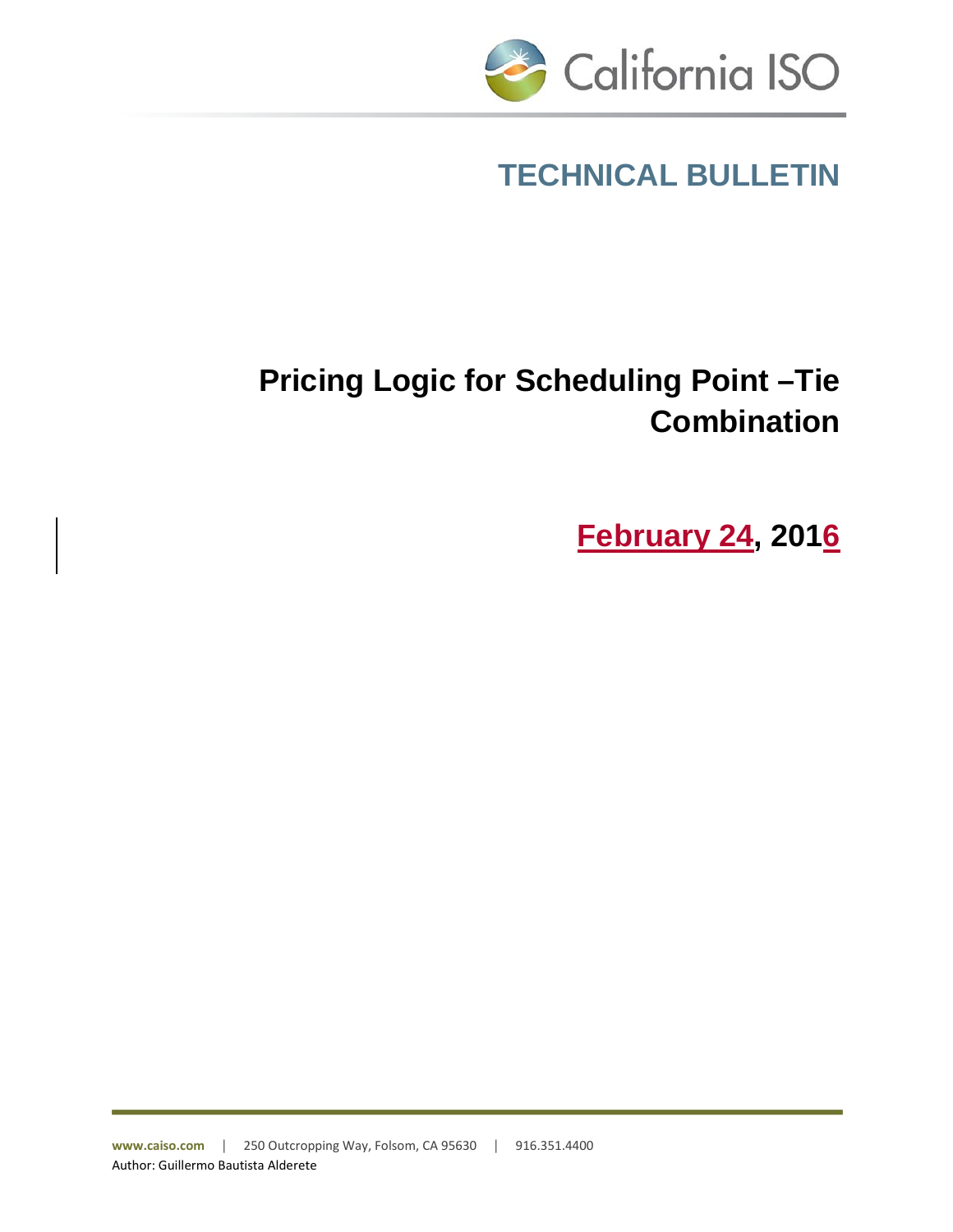

## **Revision History**

| <b>Date</b>              | <b>Version</b> | <b>Description</b>                  | Author                      |
|--------------------------|----------------|-------------------------------------|-----------------------------|
| March 2, 2015            | 1.0            | Description of SP-TIE pricing logic | Guillermo Bautista Alderete |
| <b>February 24, 2016</b> |                | Added impact assessment             | Guillermo Bautista Alderete |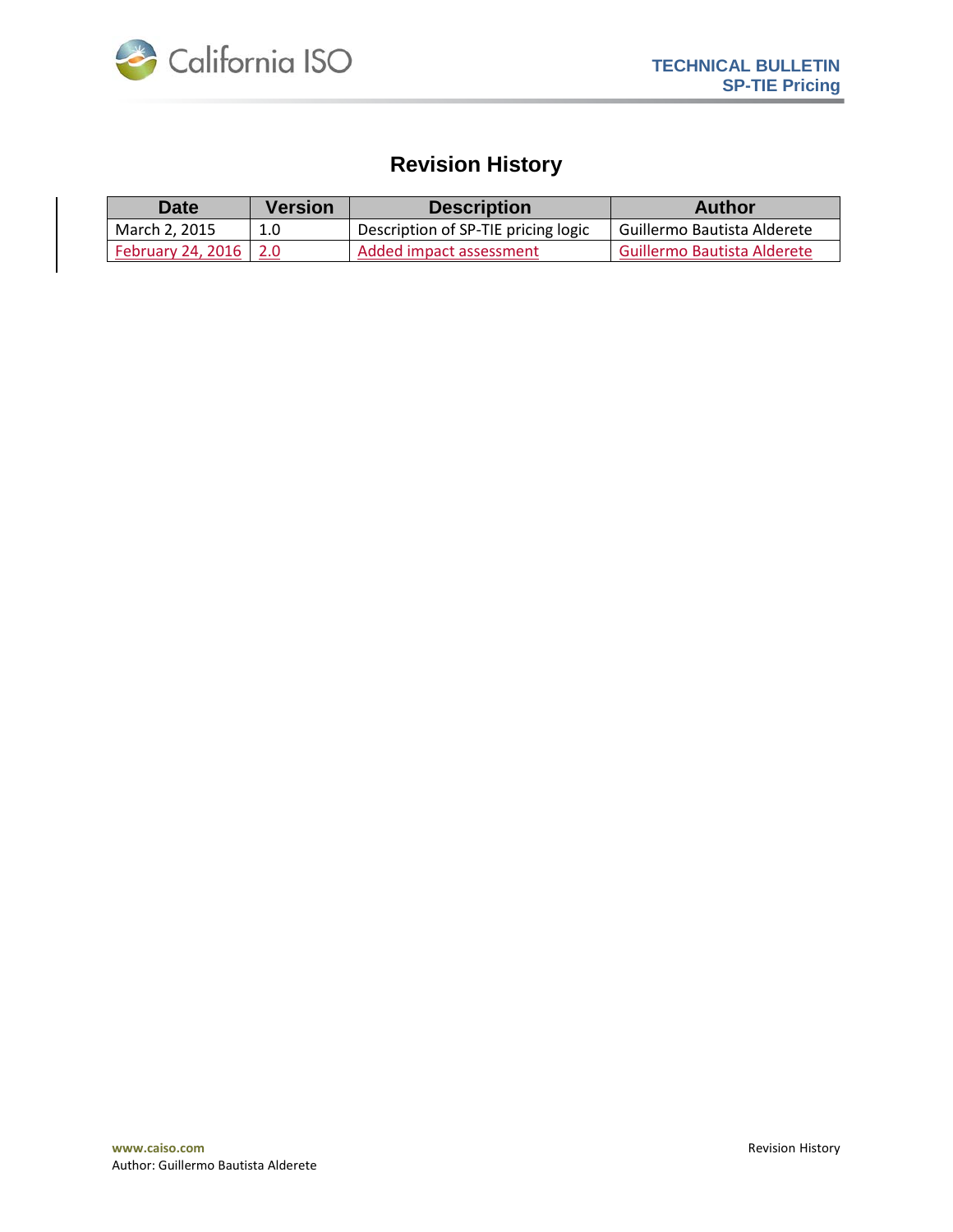

## **Contents**

| ISSUES IMPACTING PRICES AT MALIN, MONA AND CRAG SCHEDULING POINTS 19 |
|----------------------------------------------------------------------|
|                                                                      |
|                                                                      |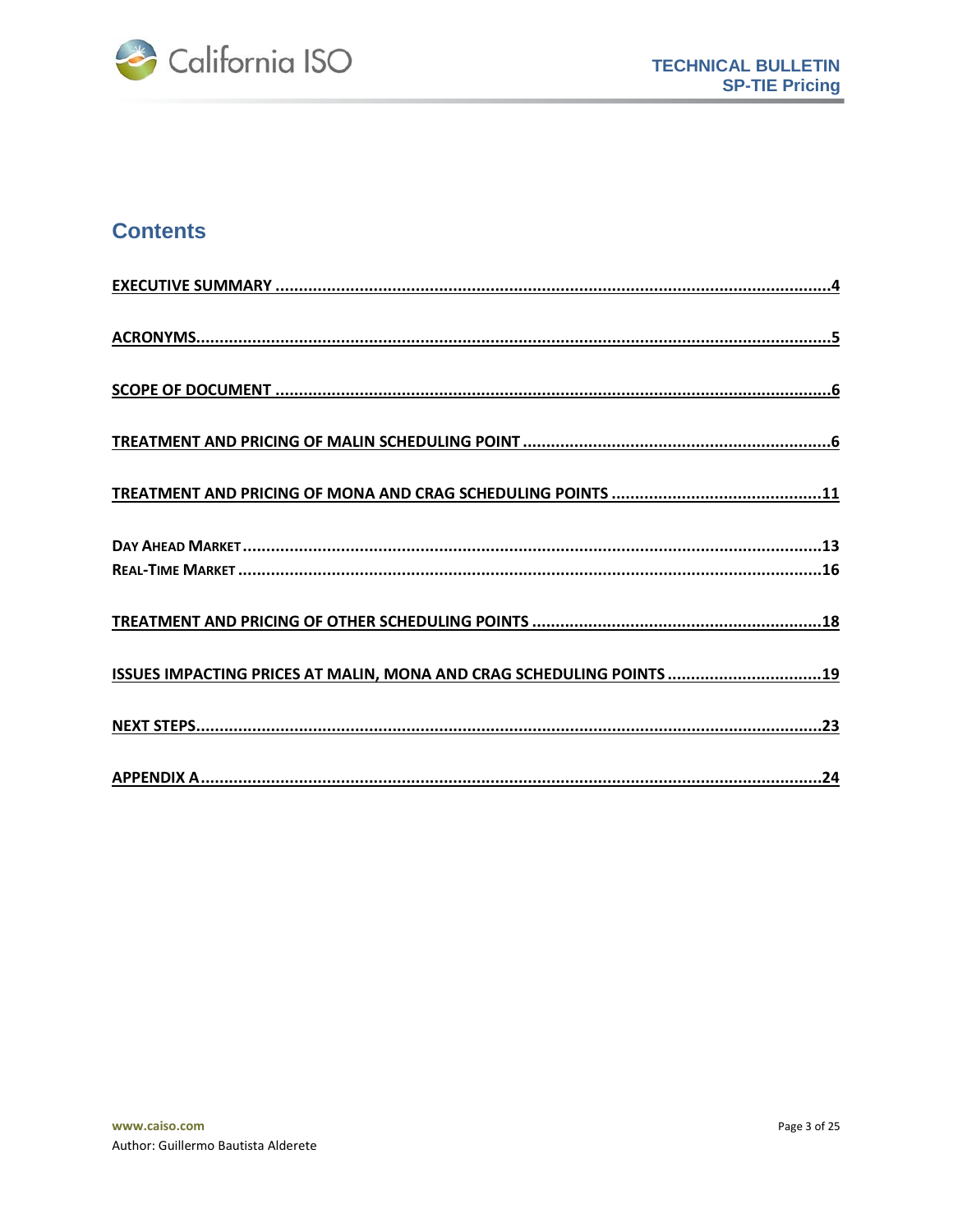

#### <span id="page-3-0"></span>**Executive Summary**

The implementation of the Full Network Model Expansion (FNM) on October 15, 2014 increased the accuracy of the transmission grid modeling from neighboring balancing authority areas, and also allowed for better representation of unscheduled flows effects into the CAISO system. In addition, the implementation of the Energy imbalance Market (EIM) on November 1, 2014, further enabled the California ISO to co-optimize resources across the various areas of the EIM. Since the FNM Expansion deployment on October 15, 2014, interchange (import/export) schedules are settled at the relevant locational marginal prices (LMP) of Scheduling Point (SP) – Intertie (TIE) combination. For registered system resources, the SP is the registered PNode/APNode and the TIE is the registered primary intertie. For Intertie Transactions, the SP and the TIE are declared by the scheduling coordinator in the bid and they are included in the corresponding transaction. Due to this data structure change, the LMP for the scheduling point generally may be different than the locational marginal price for the combination of scheduling point-intertie. When the FMM was effective as of October 15, 2014, the Open Access Same-Time Information (OASIS) display for LMPs could not support this new logic. Effectively, the price displayed for the MALIN scheduling point on OASIS did not reflect congestion arising from MALIN500 constraint. From the point of view of CAISO resource pricing, these data structure changes impacted the treatment and posting of three specific locations, namely MALIN (MALIN\_5\_N101), MONA (MONA\_3\_N501) and CRAG (CRAGVIEW\_1\_GN001) scheduling points. For the sake of organizing this report, the description of the MALIN scheduling point is separated from the description of the MONA and CRAG scheduling points given the different interplays impacting each of these scheduling points.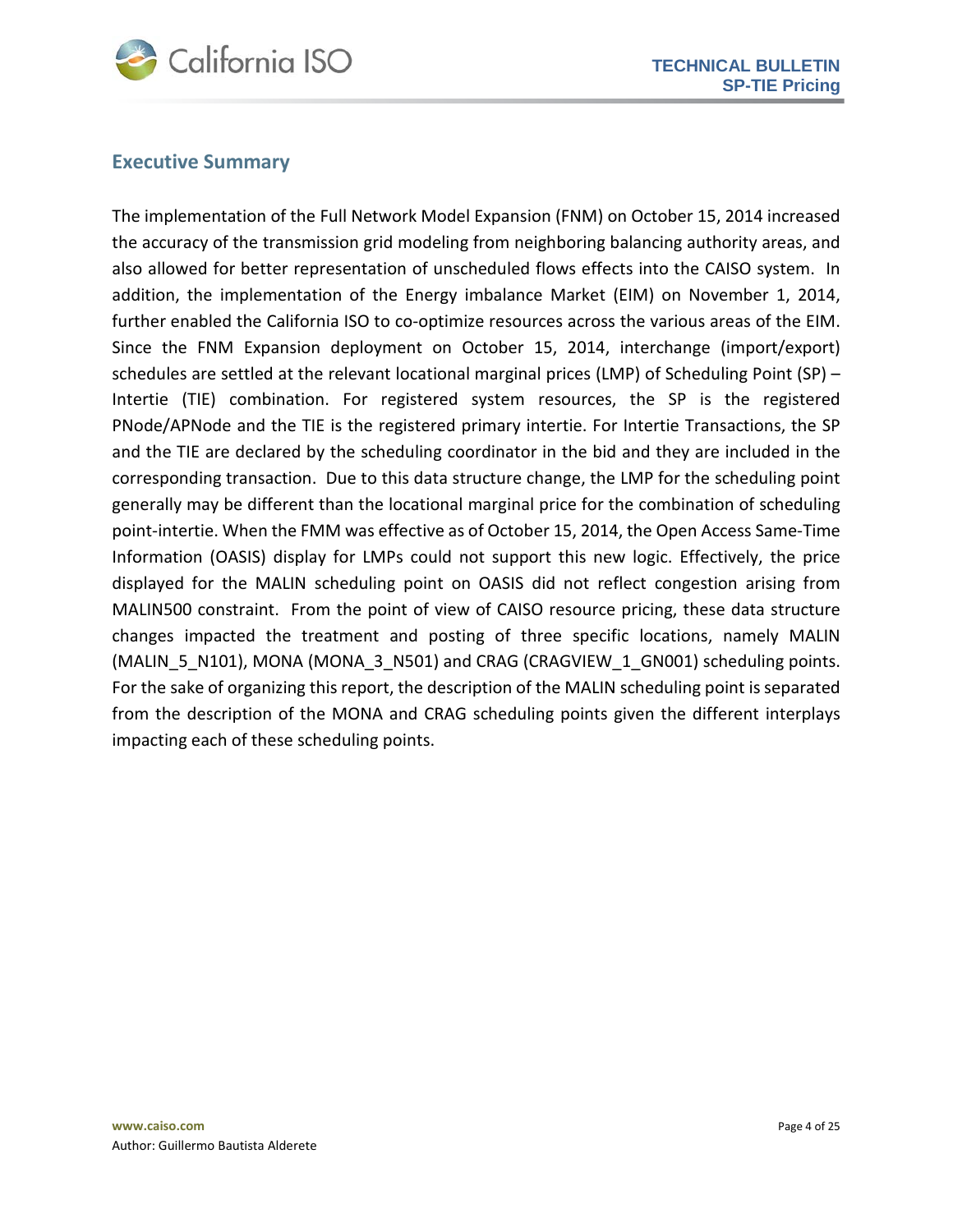

#### <span id="page-4-0"></span>**Acronyms**

| Acronym         | <b>Definition</b>                              |
|-----------------|------------------------------------------------|
| <b>CISO</b>     | California area                                |
| <b>CMRI</b>     | Customer market results interface              |
| <b>CRAG</b>     | CRAGVIEW 1 GN001 pricing location              |
| <b>CRR</b>      | Congestion revenue right                       |
| <b>EIM</b>      | Energy imbalance market                        |
| GHG             | Green-House gas                                |
| <b>IFM</b>      | Integrated forward market                      |
| <b>ISL</b>      | Interchange scheduling limit                   |
| <b>LMP</b>      | Locational marginal price                      |
| <b>LPF</b>      | Loss penalty factor                            |
| <b>MCC</b>      | Marginal congestion component                  |
| <b>MLC</b>      | Marginal loss component                        |
| <b>MONA</b>     | MONA 3_N501 pricing location                   |
| <b>OASIS</b>    | Open Access Same-Time Information System       |
| PAC, PACE, PACW | PacificCorp, Pacific East or Pacific West area |
| <b>RTM</b>      | Real-time market                               |
| <b>SMEC</b>     | System marginal energy component               |
| SP              | Scheduling point                               |
| SP-TIE          | Scheduling point, intertie combination         |
| TIE             | Intertie                                       |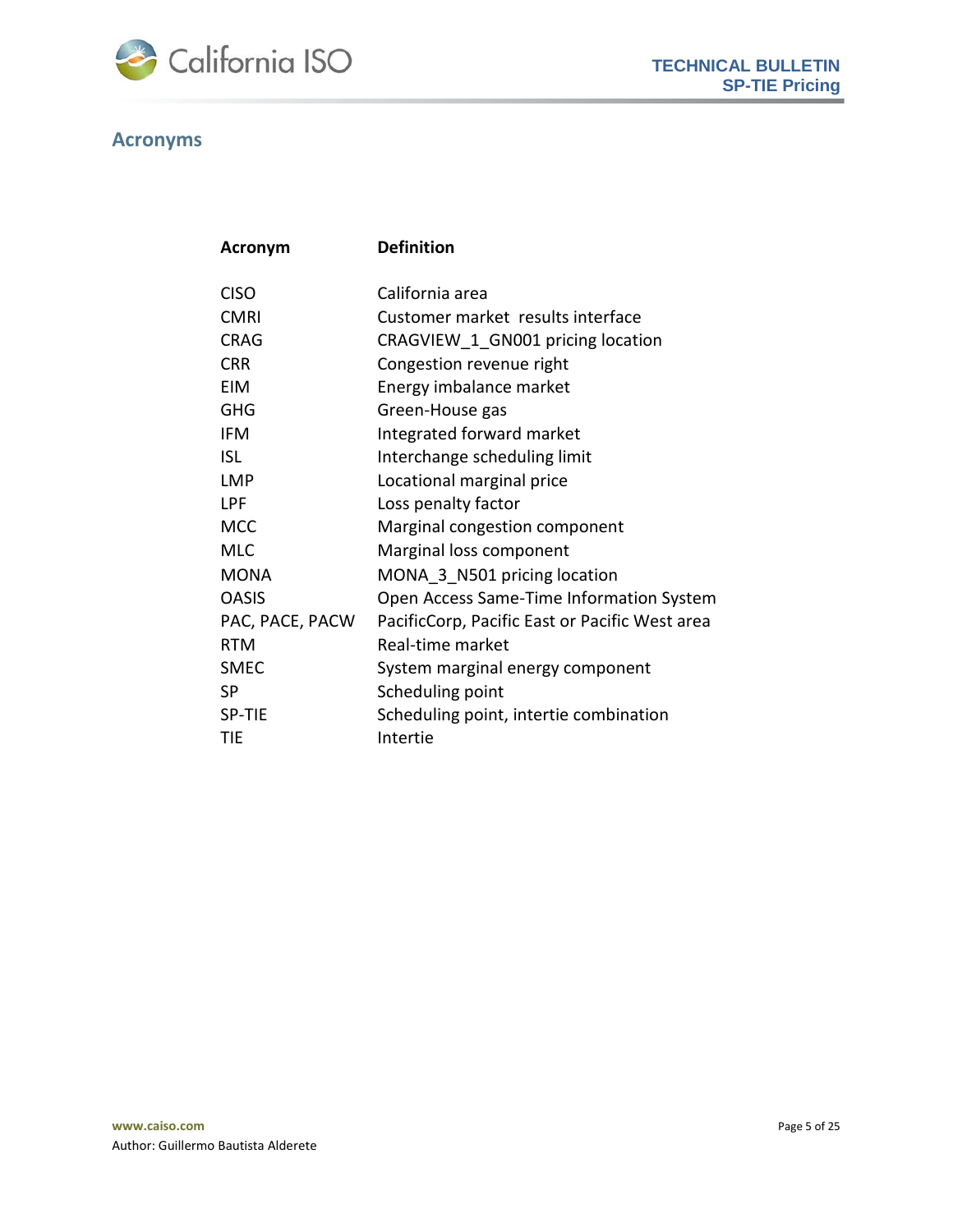

#### <span id="page-5-0"></span>**Scope of Document**

This document explains the expected pricing logic for CAISO's transactions at scheduling points and the pricing display in OASIS to support it. Specifically, this technical bulletin explains the pricing logic and displays applicable to the MALIN (MALIN 5 N101), MONA (MONA 3 N501) and CRAG (CRAGVIEW\_1\_GN001) scheduling points. It also elaborates on some of the issues the ISO has identified that has deviated from the intended publishing and processing of such prices. This first version of the technical bulletin does not elaborates on the impact assessment for the issues that the ISO has identified. The revised version of this technical bulletin includes an impact assessment of these issues on market participants' settlement statement. ISO intends to publish a subsequent market issues technical bulletin at a subsequent date to include an impact assessment and next steps.

#### <span id="page-5-1"></span>**Treatment and Pricing of MALIN Scheduling Point**

The MALIN500 intertie scheduling limit (ISL) is a constraint introduced with the implementation of the full network model on October 15, 2014. The associated scheduling point is MALIN\_5\_N101. This constraint replaced the PACI ITC constraint. Since the FNM Expansion deployment on October 15, 2014, interchange (import/export) schedules are settled at the relevant Scheduling Point (SP) – Intertie (TIE) combination. For registered System Resources, the SP is the registered PNode/APNode and the TIE is the registered primary intertie. For Intertie Transactions, the SP and the TIE are declared by the scheduling coordinator in the bid and they are included in the corresponding transaction. Due to this data structure change, the locational marginal price for the scheduling point generally may be different than the LMP for the combination of scheduling point-intertie combination. When the FMM was effective as of October 15, 2014, the OASIS display for LMPs could not support this new scheduling pointintertie logic. Effectively, the price displayed for the MALIN scheduling point on OASIS did not reflect congestion arising from MALIN500 constraint.

In early November, the ISO communicated this data SP-TIE data structure change and its implications on the prices displayed on  $OASIS$ ;<sup>[1](#page-5-2)</sup> this communication to the market was done through the market update calls, including the call on November 13, 2014, and in the market performance and planning forums. The CAISO informed participants in these forums, that prices

 $\overline{\phantom{a}}$ 

<span id="page-5-2"></span> $<sup>1</sup>$  The minutes of the market update calls are available at</sup>

**www.caiso.com** Page 6 of 25 [http://www.caiso.com/Pages/documentsbygroup.aspx?GroupID=0F3C7EDB](http://www.caiso.com/Pages/documentsbygroup.aspx?GroupID=0F3C7EDB-0EA6-4D07-A116-D302B418FFB0)-0EA6-4D07-A116-D302B418FFB0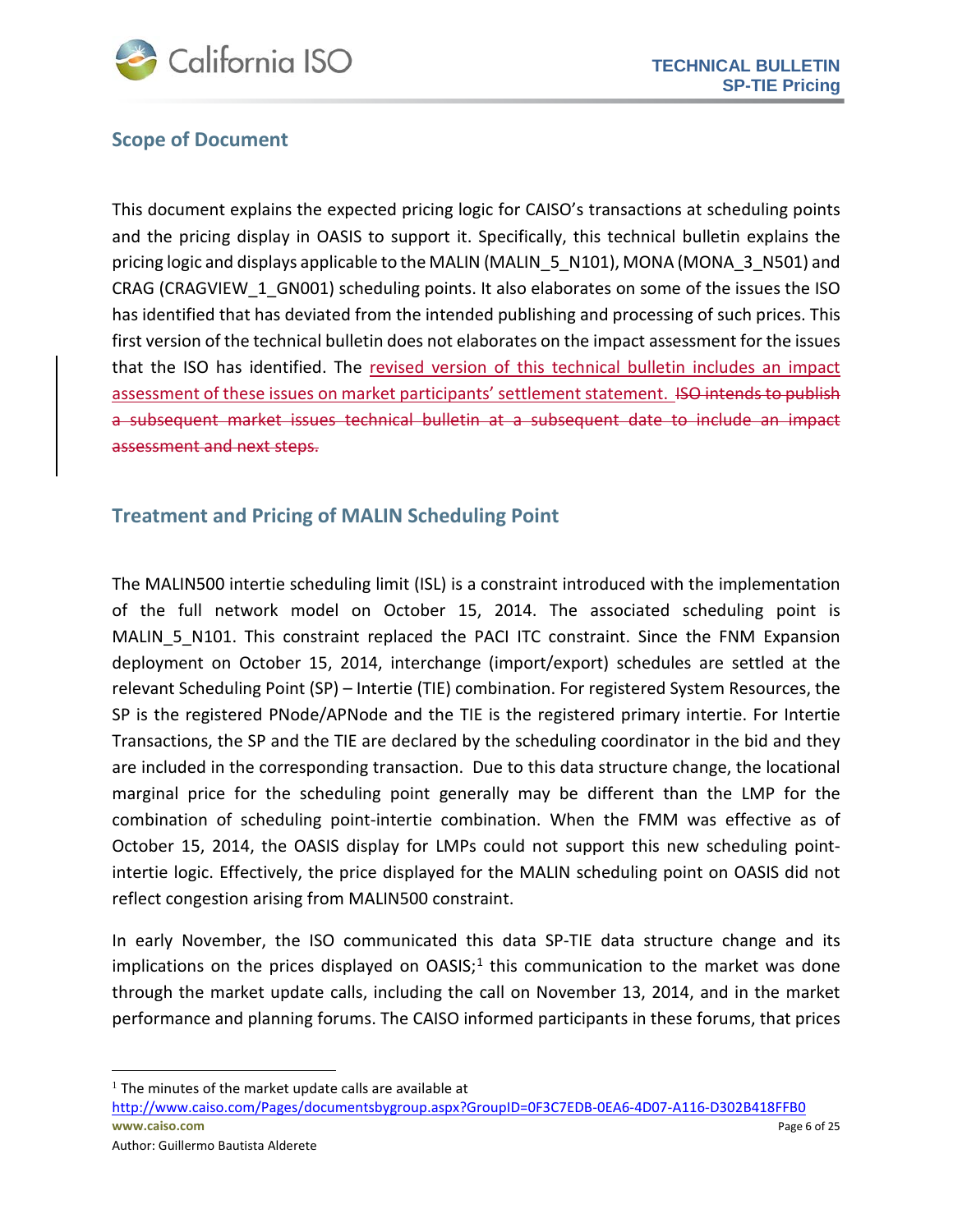

displayed in CMRI provided the more granular transaction based pricing. The CAISO explained that while the OASIS pricing display was more limited, it believed at the time that the prices as displayed were correct, and explained that the price at the MALIN scheduling point did not reflect the congestion arising from the MALIN500 ISL constraint. The CAISO also responded to comments at FERC regarding the OASIS displays and explained that while it did not believe the prices on OASIS were incorrect, it believed the display of the prices on the OASIS was, in fact, limited. The CAISO committed to enhance the display going forward, and also back fill the OASIS display going back to November 1.<sup>[2](#page-6-0)</sup>

There have been several inquiries and concerns about what prices are displayed on OASIS and CMRI, and used for settlements of energy (intertie resources) and congestion revenue rights (CRRs). In order to mitigate for the limitation of the existing LMP display on OASIS, the ISO created a new OASIS display to show LMPs for specific SP-TIE combinations. On December 23, 2014, the ISO posted a market notice with the technical specifications of these new SP-TIE prices and the new display was deployed the afternoon of January 8, 2015.<sup>[3](#page-6-1)</sup>

Consider the following description to illustrate the expected pricing of the MALIN scheduling point. For this purpose, consider the following nomenclature and definitions:

- If the MALIN500 ISL constraint is binding then it will be at a shadow price denoted by  $\mu$ .
- Consider a generic marginal congestion component (MCC) from any transmission constraint (flowgate, transmission corridor, nomogram) for which the MALIN scheduling point has a shift factor; the MALIN scheduling point in particular does not have an effectiveness with respect to any other CISO interties, so this congestion will be representative of only internal transmission constraints and be denoted with the symbol  $MCC_{flow}$ .
- The marginal congestion component from any other intertie (but MALIN500) will be represented generically with  $MCC_{ITC}$ . Again, the MALIN scheduling point in particular does not have any effectiveness over other interties.
- The system energy marginal component, the marginal loss component and the greenhouse gas emission component are defined with the symbols SMEC, MLC and GHG, respectively. For the day-ahead market and for the MALIN scheduling point, the GHG

<span id="page-6-1"></span>**www.caiso.com** Page 7 of 25 Author: Guillermo Bautista Alderete <sup>3</sup> The market notice is available at <http://www.caiso.com/Documents/January2015OASISApplicationReleaseVersion661TechnicalSpecifications.htm>

<span id="page-6-0"></span>l <sup>2</sup> *See* California ISO Answer filed on November 19, 2014 in FERC Docket No. ER15-402, [http://www.caiso.com/Documents/Nov19\\_2014\\_AnswetoComments\\_EIMWaiverRequest\\_ER15](http://www.caiso.com/Documents/Nov19_2014_AnswetoComments_EIMWaiverRequest_ER15-402.pdf)-402.pdf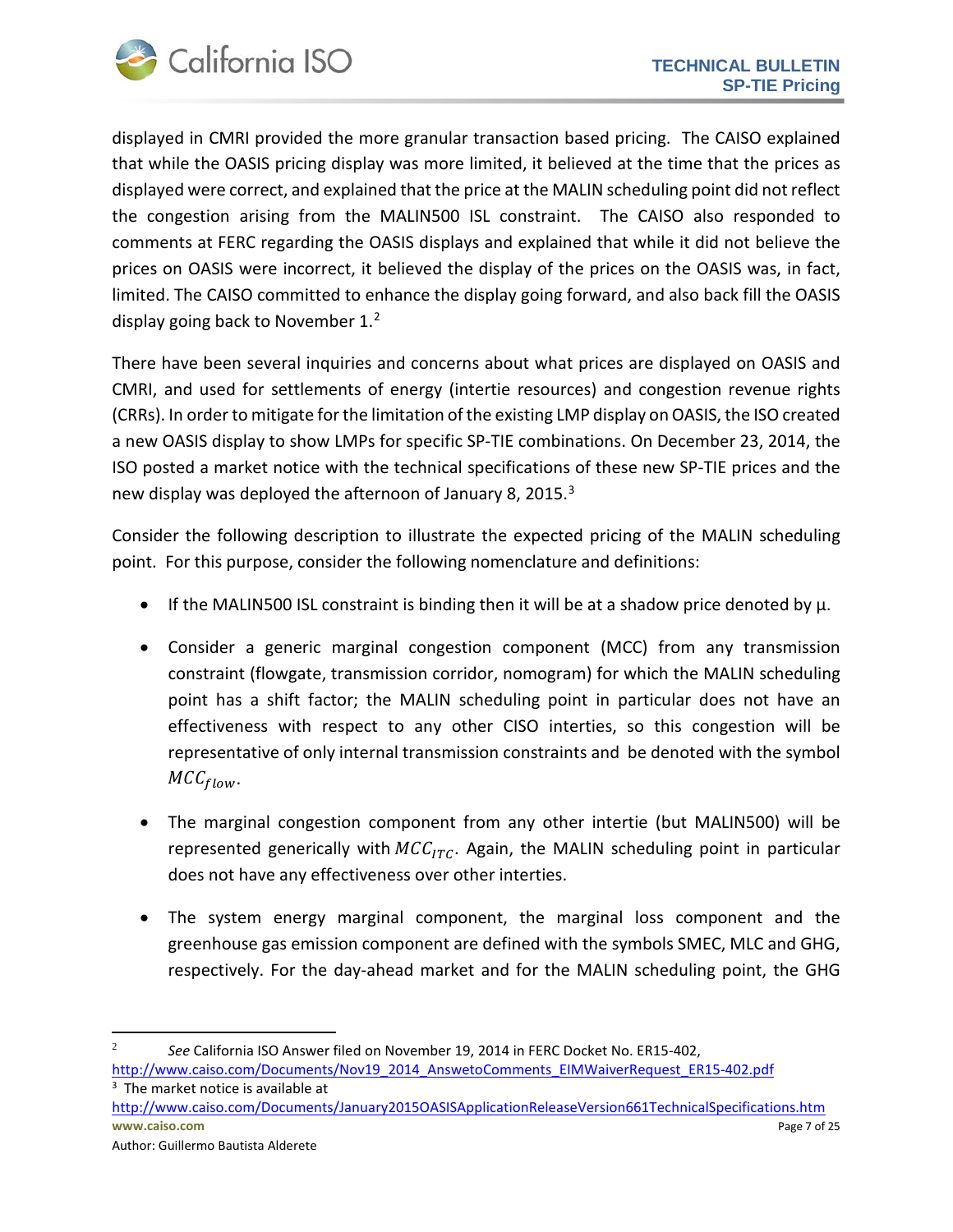

concept and component do not apply. This term will not be present in any prices of MALIN for the day-ahead market.

• Finally, if any EIM transfer constraints are binding, their shadow prices of such constraints will be generically denoted with $\varphi$ , and it can stand for PAC West, PAC East or PAC EIM transfers or any combination. They are not binding in the day-ahead market.

Using the nomenclature described above, the pricing logic applicable to the MALIN scheduling point (MALIN 5 N101) in both the day-ahead and real-time markets is as follows:

• The MCC price shown in the OASIS locational marginal price view is

$$
MCC = MCC_{flow}
$$

• The LMP shown in the OASIS locational marginal price view is composed as follows:

$$
LMP = SMEC + MLC + MCC_{flow}
$$

• The MCC price shown in the new OASIS SP-TIE view is:

$$
MCC = (MCC_{flow} + \mu)
$$

• The LMP shown in the new OASIS SP-TIE view is

$$
LMP = SMEC + MLC + (MCC_{flow} + \mu)
$$

• The MCC displayed in the CMRI Import-Export commodity prices view is:

$$
MCC = (MCC_{flow} + \mu)
$$

• The LMP displayed in the CMRI Import-Export commodity prices view is:

$$
LMP = SMEC + MLC + (MCC_{flow} + \mu)
$$

• Import/Exports associated with transactions for the CA BAA at the MALIN scheduling point will be settled at the following LMP

$$
LMP = SMEC + MLC + (MCC_{flow} + \mu)
$$

• Congestion and congestion revenue rights from or to the MALIN scheduling point will be settled at the following marginal congestion component.

$$
MCC = (MCC_{flow} + \mu)
$$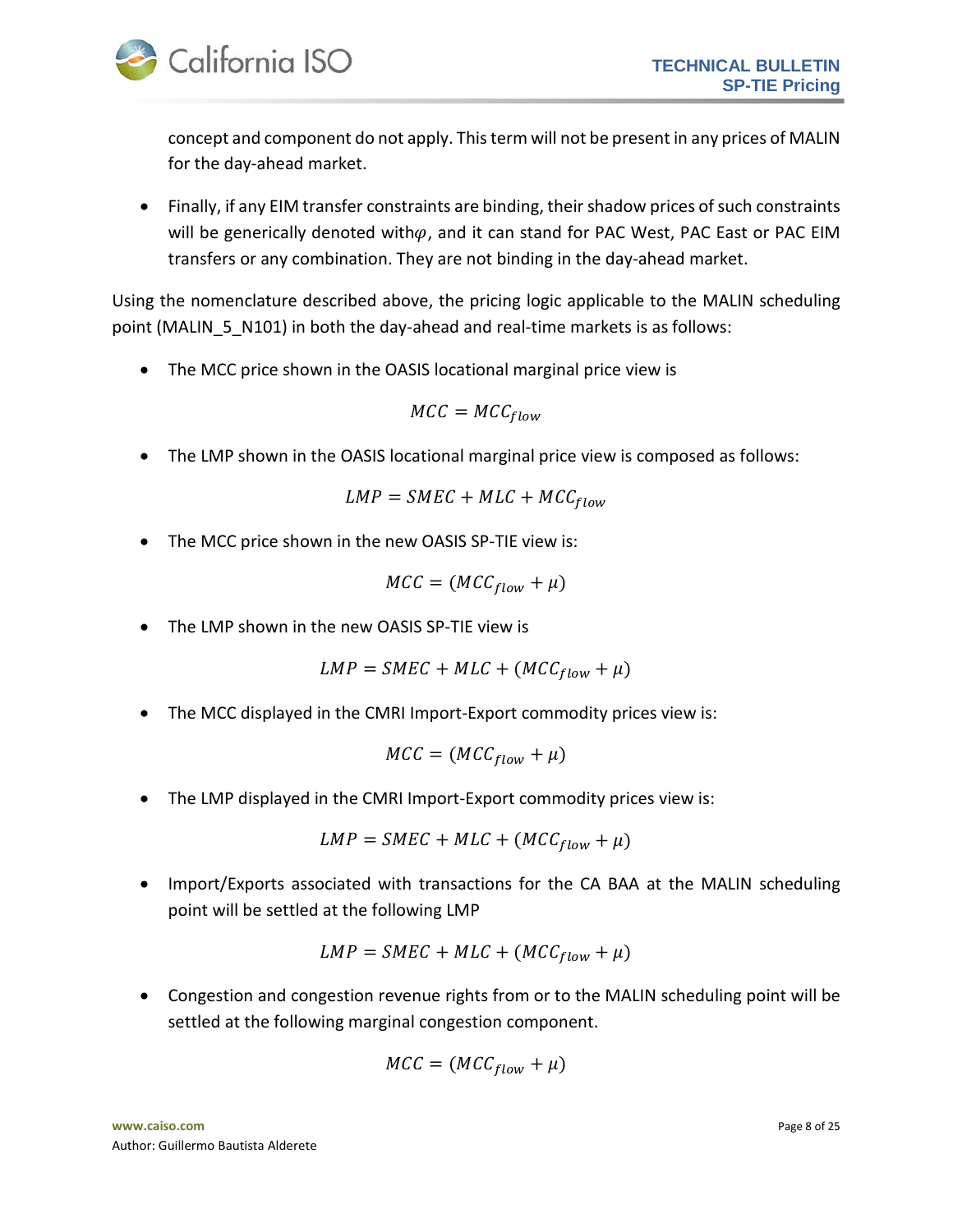

• MALIN SP is not subject to losses adjustments therefore the MLC price remains unchanged.

Below is an illustration of these pricing definitions in actual displays for the IFM market for February 13, 2015 HE18. The ISO has reviewed this day and interval and verified that it was available and consistent with these definitions when reviewed on February 26, 2015.

The shadow price for MALIN500 posted on OASIS is

| <b>Intertie Constraint Shadow Prices</b><br>≂ ≮ |                        |                 |                                     |                  |             |             |             |                                                        |             |  |
|-------------------------------------------------|------------------------|-----------------|-------------------------------------|------------------|-------------|-------------|-------------|--------------------------------------------------------|-------------|--|
| <b>Market</b>                                   | Opr Date $\frac{2}{3}$ | Opr<br>Interval | <b>Transmission</b><br>Interface ID | <b>Direction</b> | <b>HE16</b> | <b>HE17</b> | <b>HE18</b> | <b>HE19</b>                                            | <b>HE20</b> |  |
| <b>DAM</b>                                      | 02/13/2015             | I٥              | <b>IIPPUTAH ITC</b>                 | Import           |             |             |             | $-0.90817$ $-4.74470$ $-4.88310$ $-9.98156$ $-3.77192$ |             |  |
| <b>DAM</b>                                      | 02/13/2015             |                 | MALIN500                            | Import           |             |             |             | -5.10697 -9.35138 -2.31692 -13.66913 -9.73157          |             |  |
| Report Generated: 02/26/2015 16:26:43           |                        |                 |                                     |                  |             |             |             |                                                        |             |  |

The LMP as displayed in the old locational marginal price view in OASIS is

#### **Locational Marginal Prices (LMP)**

| ≂ x≂          |                                       |                                     |                                                         |             |             |                                              |             |             |
|---------------|---------------------------------------|-------------------------------------|---------------------------------------------------------|-------------|-------------|----------------------------------------------|-------------|-------------|
| <b>Market</b> | Opr Date $\sqrt{2}$                   | Node                                | <b>LMP Type</b>                                         | <b>HE16</b> | <b>HE17</b> | <b>HE18</b>                                  | <b>HE19</b> | <b>HE20</b> |
| <b>DAM</b>    | 02/13/2015                            | MALIN <sub>5</sub> N <sub>101</sub> | <b>LMP</b>                                              |             |             | 31.10697 35.35138 40.81692 48.66913 39.62157 |             |             |
| <b>DAM</b>    | 02/13/2015                            | <b>MALIN 5 N101</b>                 | Congestion -1.17095 -0.71836 -0.68729 -0.56627 -0.55958 |             |             |                                              |             |             |
| <b>DAM</b>    | 02/13/2015                            | <b>MALIN 5 N101</b>                 | Energy                                                  |             |             | 35.03899 39.10423 45.09367 53.58664 43.57098 |             |             |
| <b>DAM</b>    | 02/13/2015                            | <b>MALIN 5 N101</b>                 | Loss                                                    |             |             | -2.76107 -3.03449 -3.58946 -4.35124 -3.38982 |             |             |
|               | Ronart Generated: 02/26/2015 16:17:25 |                                     |                                                         |             |             |                                              |             |             |

Report Generated: 02/26/2015 16:17:35

The new SP-TIE view on OASIS shows

#### Scheduling Point/Tie Combination Locational Marginal Prices (LMP)

| <del>⊽ ≮</del> |            |                      |                 |                                                            |             |             |             |             |                                              |
|----------------|------------|----------------------|-----------------|------------------------------------------------------------|-------------|-------------|-------------|-------------|----------------------------------------------|
| <b>Market</b>  | Opr Date   | <b>Node</b>          | <b>Tie</b>      | <b>LMP</b><br><b>Type</b>                                  | <b>HE16</b> | <b>HE17</b> | <b>HE18</b> | <b>HE19</b> | <b>HE20</b>                                  |
| <b>DAM</b>     | 02/13/2015 | <b>IMALIN 5 N101</b> | <b>MALIN500</b> | <b>LMP</b>                                                 |             |             |             |             | 26.00000 26.00000 38.50000 35.00000 29.89000 |
| <b>DAM</b>     | 02/13/2015 | <b>MALIN 5 N101</b>  | MALIN500        | Congestion -6.27792 -10.06974 -3.00421 -14.23541 -10.29116 |             |             |             |             |                                              |
|                |            |                      |                 |                                                            |             |             |             |             |                                              |

Report Generated: 02/26/2015 16:30:55

CMRI view for resources using the MALIN scheduling point show the following prices:

#### Day-Ahead Import-Export Commodity Prices  $-2$   $\pm$   $\overline{81}$

| w                                     |       |            |                          |                  |                             |                    |                     |                    |                     |                    |
|---------------------------------------|-------|------------|--------------------------|------------------|-----------------------------|--------------------|---------------------|--------------------|---------------------|--------------------|
| Trade<br>Date                         | SC ID | Resource T | <b>Schedule</b><br>Point | <b>Direction</b> | <b>Price</b><br><b>Type</b> | <b>HE16</b><br>[5] | <b>HE17</b><br>[\$] | <b>HE18</b><br>[5] | <b>HE19</b><br>[\$] | <b>HE20</b><br>[5] |
| 02/13/2015                            |       |            | MALIN500                 | <b>Import</b>    | <b>LMP</b>                  | 26.00              | 26.00               | 38.50              | 35.00               | 29.89              |
| 02/13/2015                            |       |            | MALIN500                 | Import           | Congestion                  | $-6.28$            | $-10.07$            | $-3.00$            | $-14.24$            | $-10.29$           |
| 02/13/2015                            |       |            | MALIN500                 | Import           | Energy                      | 35.04              | 39.10               | 45.09              | 53.59               | 43.57              |
| 02/13/2015                            |       |            | MALIN500                 | Import           | Loss                        | $-2.76$            | $-3.03$             | $-3.59$            | $-4.35$             | $-3.39$            |
| Report Generated: 02/26/2015 16:38:08 |       |            |                          |                  |                             |                    |                     |                    |                     |                    |

**www.caiso.com** Page 9 of 25 Author: Guillermo Bautista Alderete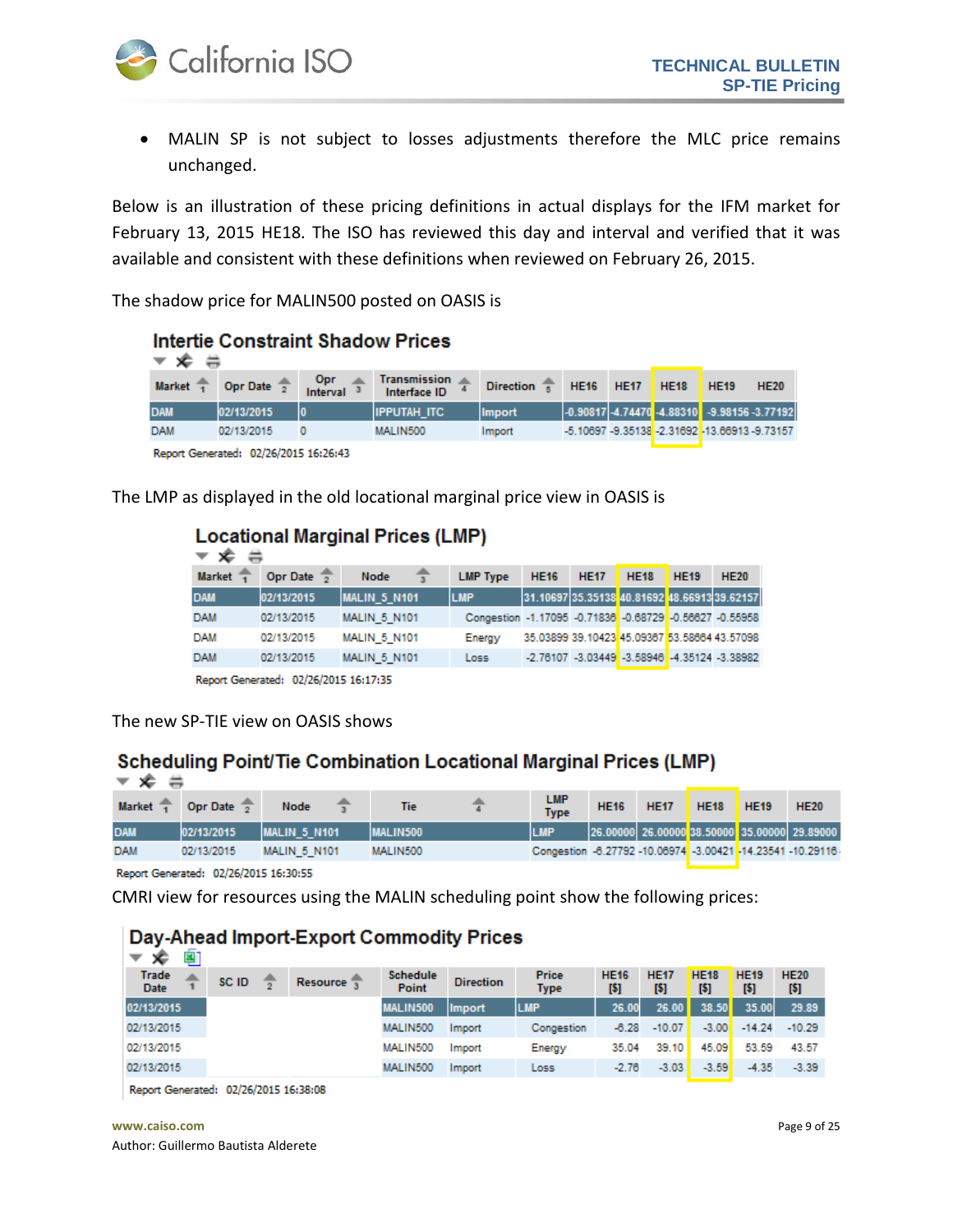

There are a few points to consider when cross checking these displays:

- 1. The prices shown in CMRI match the prices available in the new SP-TIE OASIS display, these displays reflect the prices intended to use for settlements of resources scheduled at the MALIN scheduling point.
- 2. The marginal congestion component of -\$0.687 displayed in the locational marginal price view of OASIS accounts for any internal congestion associated with the MALIN scheduling point, but it does not include the congestion from the MALIN500 ISL.
- 3. By comparing the displays from OASIS, one can verify that the difference in the LMPs between OASIS displays (\$38.5-\$40.81=-\$2.31) equals the difference in the of MCCs between OASIS displays (-\$3.004+6.687=-\$2.31), and such difference amounts to the shadow price of the MALIN500 ISL constraint of -\$2.31.
- 4. By the previous point, the difference between the locational marginal price view and the new SP-TIE view is only the inclusion of the MALIN500 ISL shadow price. When this ISL constraint is not binding, the LMPs and MCCs in both displays are expected to be the same.
- 5. Effectively, only the data in the new SP-TIE view is necessary to see what prices are used for settlements of resources scheduled at the MALIN scheduling point. With the introduction of the new SP-TIE OASIS display, the participant does not need to compare or calculate congestion between the LMP and SP-TIE views of OASIS to derive the financially binding prices.
- 6. For congestion revenue rights, the expectation is that CRRs defined at the MALIN scheduling point will be settled at the same congestion prices used to settle CISO tie resources. For the illustration described above, any CRR defined with the MALIN scheduling point, the source or sink for a CRR should be settled at a marginal congestion component of -\$3.004, which accounts for both internal CAISO congestion of -\$0.687 and congestion from the MALIN500 ISL constraint of -\$2.317.
- 7. The logic just described and illustrated with a day-ahead case applies the same way to the real-time market.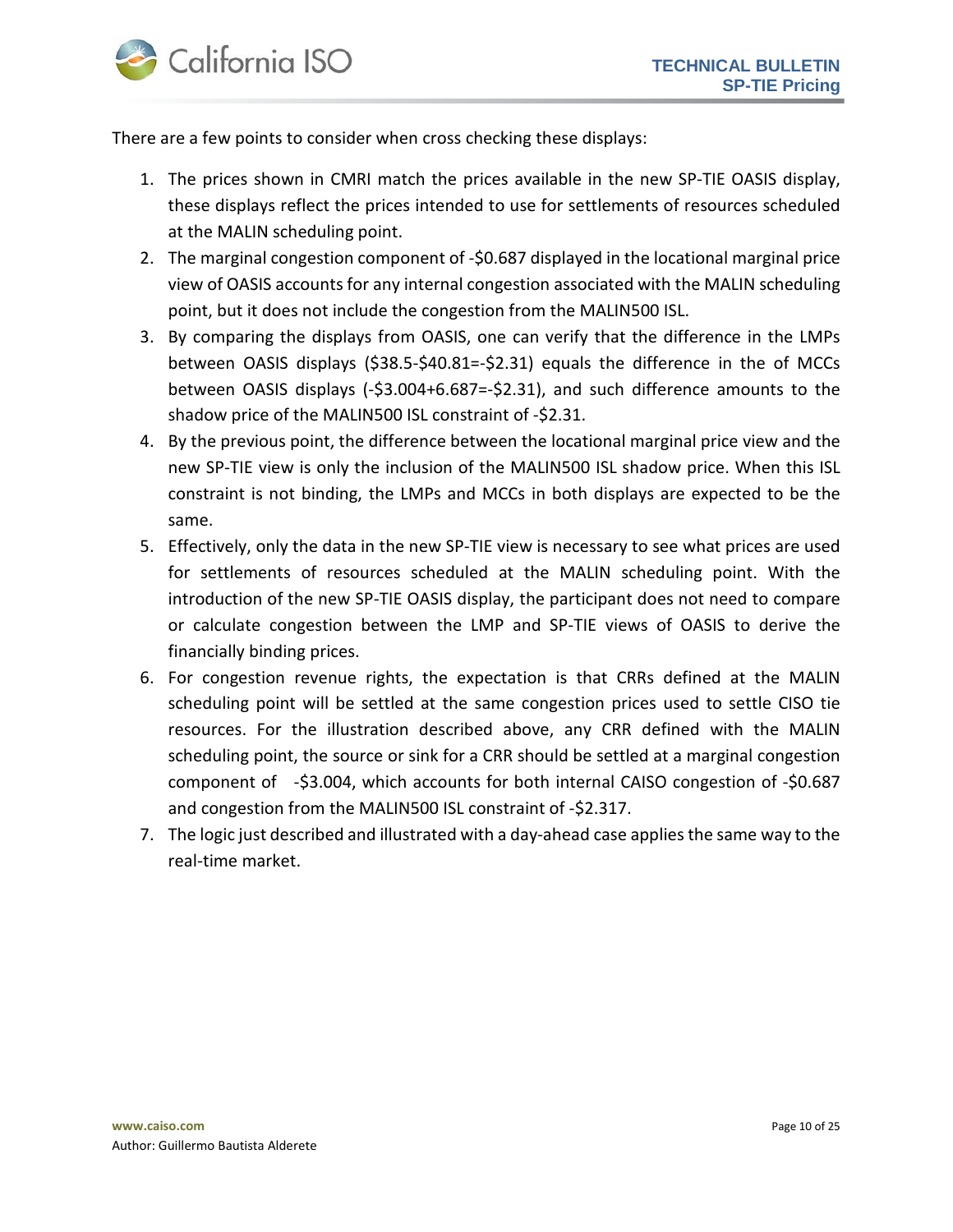

#### <span id="page-10-0"></span>**Treatment and Pricing of MONA and CRAG Scheduling Points**

For the CRAG and MONA scheduling points, the CAISO had to account for the fact that schedules can be submitted at the locations for purposes of CAISO only transactions or Energy Imbalance Market only transactions. The CRAG location is the scheduling point for the Cascade intertie; the MONA location serves as a scheduling point for various southern interties, such as IPPUTAH and Adelanto interties. Prior to the implementation of the full network model, these two scheduling points were modeled with the standard radial link and were considered part of the CAISO balancing authority area. With the implementation of the full network model expansion, this definition changed and with the implementation of the Energy Imbalance Market the prices at these locations changed notably as the CAISO began accounting for Energy Imbalance Market related congestion.

CRAG and MONA scheduling points are physically located within the PacifiCorp Balancing Authority Areas (BAA) instead of the CAISO BAA. MONA is located inside PAC East, and CRAG is located inside PAC West. However, these locations continue to serve as scheduling points for imports and exports transacted with the CAISO balancing authority area. This situation requires specific treatment for balancing and pricing calculations and leads to a special prices posted on OASIS. The pricing at these locations is based on the concept of mirror resources to implement the special treatment of CAISO scheduling points CRAG/MONA interchanges into the balance and price calculations of CAISO and PAC East/PAC West balancing authority areas.



Figure 1: Illustration of MONA Pricing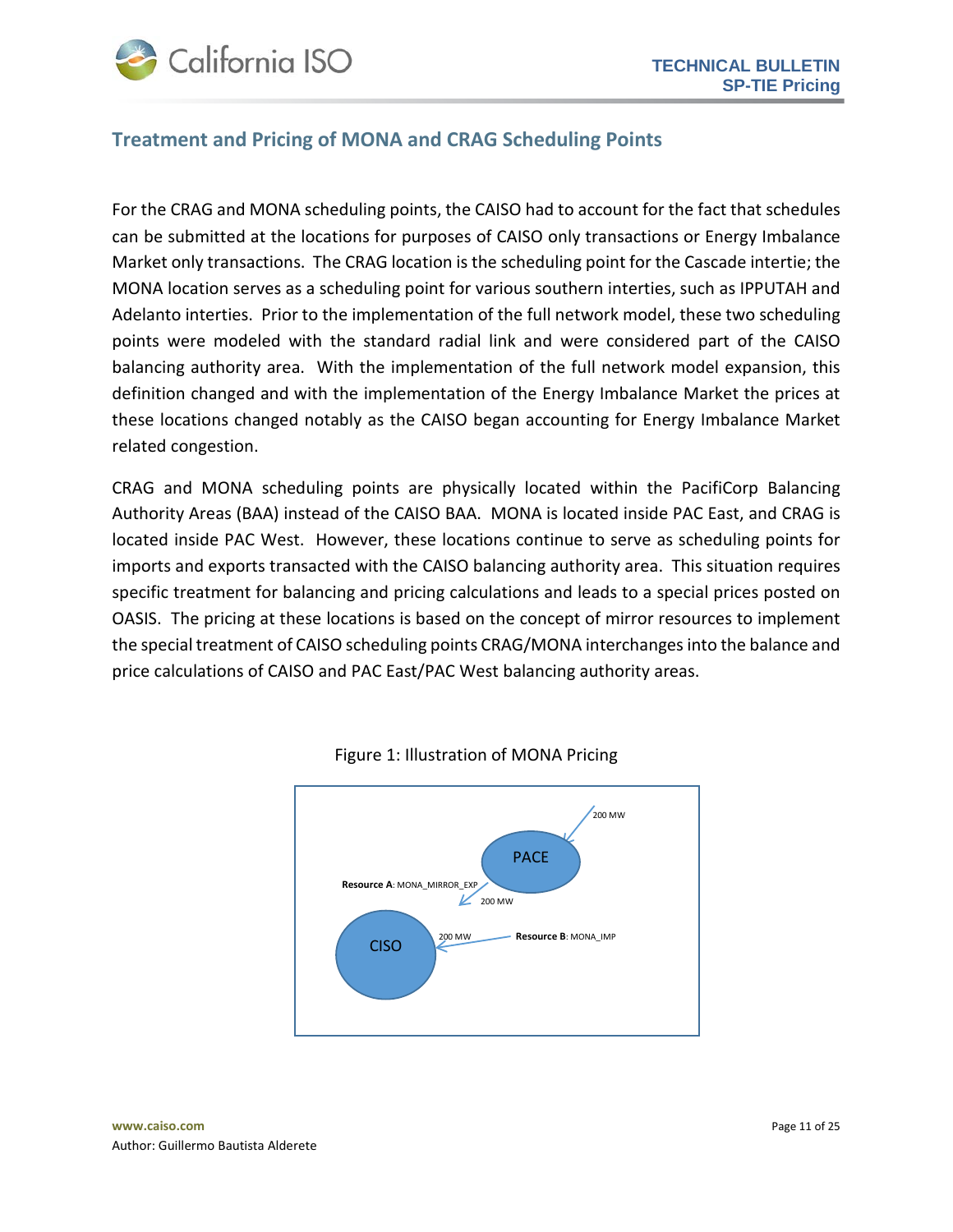

Figure 1 illustrates how an import at MONA scheduling point is mirrored by an export from the PACE balancing authority area with equal megawatt value. The reason for this mirroring is to allow the accounting for the import and associated offsetting export for each BAA separately while the supporting resource(s) for the transaction is modeled at the physical location within PACE BAA or as a separate import to PACE BAA from another balancing authority area.

The CAISO detected that the pricing at CRAG and MONA over the first few days of implementation were subject to a software defect that resulted in the pricing to include some of the LMP components pertaining to the mirror resource. The ISO fixed this issue on November 5, 2014.

The description and example below illustrate the expected pricing of the MONA scheduling point and uses the following nomenclature:

- If the MALIN500 ISL is binding then it will be at a shadow price denoted with  $\mu$ .
- Consider a generic marginal congestion component from any transmission constraints (flowgate, transmission corridor, nomogram) within the CA BAA for which the MONA scheduling point has a shift factor, so this congestion will be representative of only internal CA BAA transmission constraint and be denoted with the symbol  $MCC_{flow}$ .
- The marginal congestion component from any CA BAA intertie (but MALIN500) will be represented generically with  $MCC_{ITC}$ . For instance, congestion on the IPPUTAH ITC which is associated with the MONA scheduling point or Cascade ITC that is associated with the CRAG scheduling point would be captured in this term.
- The system energy marginal component, the marginal loss component and the greenhouse gas emission component are defined denoted with SMEC, MLC and GHG, respectively.
- Finally, if any EIM transfer constraints are binding, the shadow prices of such constraints will be generically denoted with  $\varphi$ , and it can stand for PAC West, PAC East or PAC EIM transfers or any combination of them.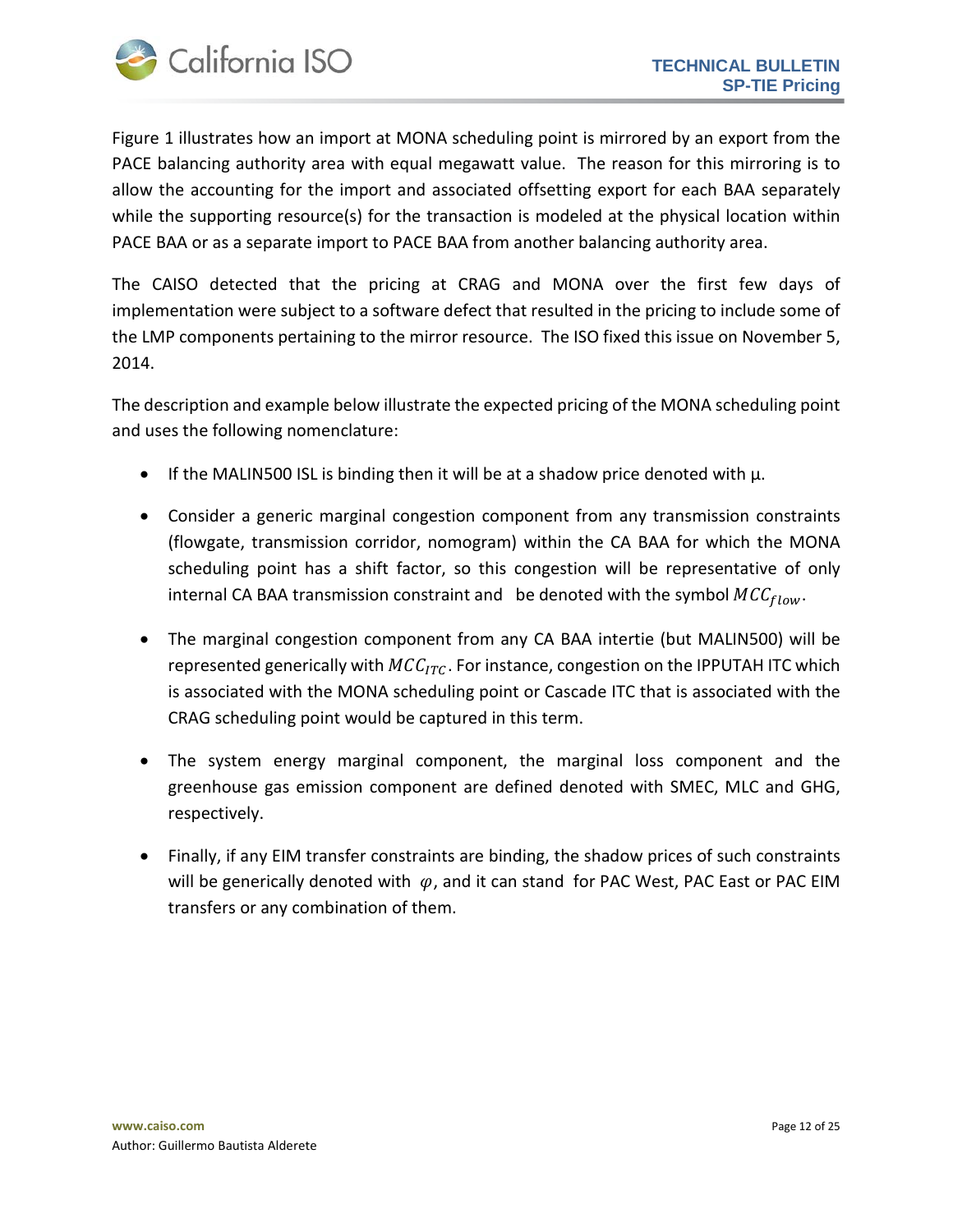

#### <span id="page-12-0"></span>**Day Ahead Market**

The pricing logic applicable to the MONA and CRAG scheduling points (MONA\_3\_N501 and CRAGVIEW\_1\_N101) in the day-ahead market is described in this section. Since the logic is the same for these two scheduling points, the description will referred only to MONA scheduling point.

• The MCC price shown in the locational marginal price view is

$$
MCC = MCC_{flow} + MCC_{ITC}
$$

• The LMP shown in the OASIS locational marginal price view is composed as follows:

$$
LMP = SMEC + MLC + (MCC_{flow} + MCC_{ITC})
$$

• The MCC price shown in the new OASIS SP-TIE view is

$$
MCC = (MCC_{flow} + MCC_{ITC})
$$

• The LMP shown in the new OASIS SP-TIE view is

$$
LMP = SMEC + MLC + (MCC_{flow} + MCC_{ITC})
$$

• The MCC displayed in the CMRI Import-Export commodity prices view is

$$
MCC = (MCC_{flow} + MCC_{ITC})
$$

• The LMP displayed in the CMRI Import-Export commodity prices view is

$$
LMP = SMEC + \widetilde{MLC} + (MCC_{flow} + MCC_{ITC})
$$

• Import/Exports associated with transactions for CA BAA at the MONA or CRAG scheduling points will be settled at the following LMP

$$
LMP = SMEC + \widetilde{MLC} + (MCC_{flow} + MCC_{ITC})
$$

The MONA scheduling point is subject to the marginal loss adjustment and, therefore, the marginal loss component will be different (denoted with  $\overline{MLC}$ ) in CMRI view as well as in the import/export settlements with respect to the value provided in the LMP pnode OASIS display. This adjustment is made after the fact through an internal post-process. [4](#page-12-1)

Author: Guillermo Bautista Alderete

 $\overline{\phantom{a}}$ 

<span id="page-12-1"></span>**www.caiso.com** Page 13 of 25 <sup>4</sup> The marginal loss components calculated for locations within the CAISO Balancing Authority Area shall not reflect the cost of Transmission Losses on Subject Facilities. Because of this requirement, the CAISO calculates the LMPs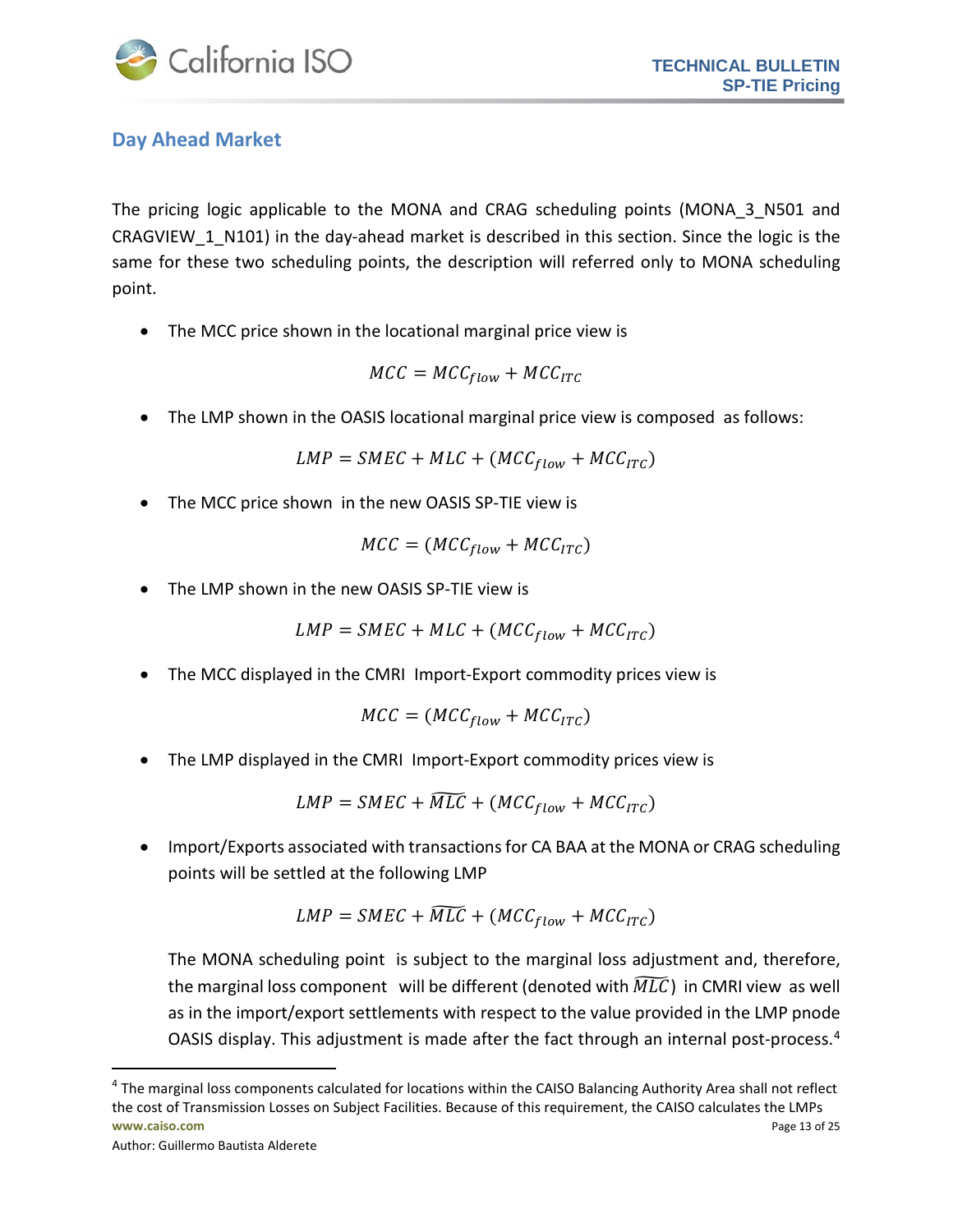

The CRAG scheduling point is not subject to this adjustment and its MLC component should remain the same across the various displays.

• Congestion revenue rights from or to the MONA or CRAG scheduling points will be settled at the marginal congestion component calculated only from congestion arising from the CISO,

$$
MCC = (MCC_{flow} + MCC_{ITC})
$$

Below is an illustration to this pricing using the actual day displays for February 13, 2015 for Mona scheduling point. The shadow price for MALIN500 ISL and IPPUTAH ITC as posted on OASIS are

#### **Intertie Constraint Shadow Prices** شاها

| $\rightarrow$ $\sim$ $\rightarrow$ |                                             |                        |                                     |                          |                  |      |                                                        |             |
|------------------------------------|---------------------------------------------|------------------------|-------------------------------------|--------------------------|------------------|------|--------------------------------------------------------|-------------|
| <b>Market</b>                      | Opr Date $\frac{1}{2}$                      | <b>Opr</b><br>Interval | <b>Transmission</b><br>Interface ID | Direction $\overline{z}$ | <b>HE16 HE17</b> | HE18 | HE19                                                   | <b>HE20</b> |
| <b>DAM</b>                         | 02/13/2015                                  | 10                     | <b>IPPUTAH ITC</b>                  | <b>Import</b>            |                  |      | $-0.90817$ $-4.74470$ $-4.88310$ $-9.98156$ $-3.77192$ |             |
| <b>DAM</b>                         | 02/13/2015                                  |                        | MALIN500                            | Import                   |                  |      | -5.10697 -9.35138 -2.31692 -13.66913 -9.73157          |             |
|                                    | <b>Bened Generated: 03/36/3015 16:36:43</b> |                        |                                     |                          |                  |      |                                                        |             |

Report Generated: 02/26/2015 16:26:43

The LMP as displayed in the old locational marginal price view in OASIS is

| <b>Locational Marginal Prices (LMP)</b><br>хE |                        |                    |                                                          |             |             |                                                    |             |             |  |  |  |  |
|-----------------------------------------------|------------------------|--------------------|----------------------------------------------------------|-------------|-------------|----------------------------------------------------|-------------|-------------|--|--|--|--|
| <b>Market</b>                                 | Opr Date $\frac{2}{3}$ | <b>Node</b>        | <b>LMP Type</b>                                          | <b>HE16</b> | <b>HE17</b> | <b>HE18</b>                                        | <b>HE19</b> | <b>HE20</b> |  |  |  |  |
| <b>DAM</b>                                    | 02/13/2015             | <b>MONA 3 N501</b> | <b>LMP</b>                                               |             |             | 28.00000 30.00000 35.31000 38.50000 36.60000       |             |             |  |  |  |  |
| <b>DAM</b>                                    | 02/13/2015             | <b>MONA 3 N501</b> | Congestion -5.01374 -6.96523 -7.29901 -11.93039 -4.53972 |             |             |                                                    |             |             |  |  |  |  |
| <b>DAM</b>                                    | 02/13/2015             | <b>MONA 3 N501</b> | Energy                                                   |             |             | 35.03899 39.10423 45.09367 53.58664 43.57098       |             |             |  |  |  |  |
| <b>DAM</b>                                    | 02/13/2015             | <b>MONA 3 N501</b> | Loss                                                     |             |             | $-2.02525 - 2.13900 - 2.48466 - 3.15625 - 2.43126$ |             |             |  |  |  |  |
|                                               |                        |                    |                                                          |             |             |                                                    |             |             |  |  |  |  |

Report Generated: 02/26/2015 17:11:28

The new SP-TIE view on OASIS shows

l

for such transactions by zeroing out the resistive component for power flows on the Subject Facilities. This provision does not preclude the CAISO from applying the MCLs attributed to such power flows on the CAISO Controlled Grid that is within the CAISO BAA. Therefore, the Marginal Cost of Losses of the LMP for transactions using the Subject Facilities is based on the same "border location" approach. In summary, the CAISO calculates an LMP that includes a MCL based on the assumption that the power is physically injected at the ISO border with the neighboring BAA who is owed the losses. This is accomplished by calculating an LMP that is derived by replacing the MLC component of the original LMP, with a MLC component from the LMP at the injection location on the border of the CAISO BAA. More details are provided in the technical bulletin for loss adjustments available at http://www.caiso.com/Documents/TechnicalBulletin-

**www.caiso.com** Page 14 of 25 Losses\_TransmissionLossesMarginalCostImplementation\_FacilitiesOutsideISOBalancingAuthorityArea.pdf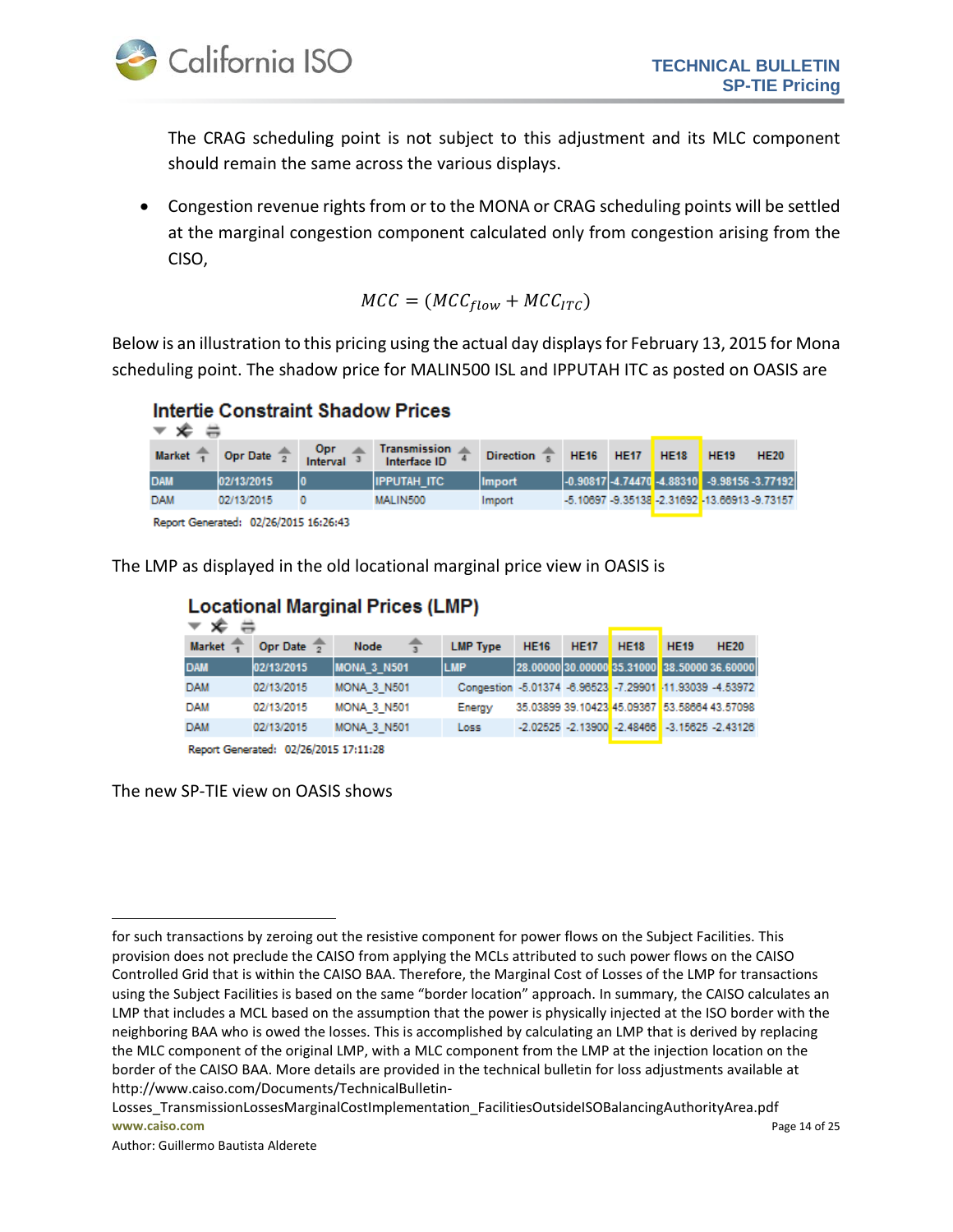

#### Scheduling Point/Tie Combination Locational Marginal Prices (LMP)

| $\mathbf{v}$ $\mathbf{x}$ |            |                    |             |                                                          |             |             |             |                                                 |             |
|---------------------------|------------|--------------------|-------------|----------------------------------------------------------|-------------|-------------|-------------|-------------------------------------------------|-------------|
| Market <sup>*</sup>       | Opr Date 7 | <b>Node</b>        | <b>Tie</b>  | <b>LMP</b><br><b>Type</b>                                | <b>HE16</b> | <b>HE17</b> | <b>HE18</b> | <b>HE19</b>                                     | <b>HE20</b> |
| <b>MAD</b>                | 02/13/2015 | <b>MONA 3 N501</b> | <b>MDWP</b> | <b>LMP</b>                                               |             |             |             | $28.00000 30.00000 35.31000 38.50000 36.60000 $ |             |
| DAM                       | 02/13/2015 | <b>MONA 3 N501</b> | <b>MDWP</b> | Congestion -5.01374 -6.96523 -7.29901 -11.93039 -4.53972 |             |             |             |                                                 |             |
|                           |            |                    |             |                                                          |             |             |             |                                                 |             |

Report Generated: 02/26/2015 17:00:35

CMRI view for resources using the MALIN scheduling point show the following prices:

### Day-Ahead Import-Export Commodity Prices

| ۰Ê<br>▼                        | ⊡     |                 |                          |                  |                             |                    |                    |                    |                    |                    |
|--------------------------------|-------|-----------------|--------------------------|------------------|-----------------------------|--------------------|--------------------|--------------------|--------------------|--------------------|
| Trade<br><b>Date</b>           | SC ID | <b>Resource</b> | <b>Schedule</b><br>Point | <b>Direction</b> | <b>Price</b><br><b>Type</b> | <b>HE16</b><br>[5] | <b>HE17</b><br>[5] | <b>HE18</b><br>[5] | <b>HE19</b><br>[5] | <b>HE20</b><br>[5] |
| 02/13/2015                     |       |                 | <b>MDWP</b>              | <b>Import</b>    | <b>LMP</b>                  | 29.49              | 31.63              | 37.30              | 40.86              | 38.46              |
| 02/13/2015                     |       |                 | MDWP                     | Import           | Congestion                  | $-5.01$            | $-6.97$            | $-7.30$            | $-11.93$           | $-4.54$            |
| 02/13/2015                     |       |                 | <b>MDWP</b>              | Import           | Energy                      | 35.04              | 39.10              | 45.09              | 53.59              | 43.57              |
| 02/13/2015                     |       |                 | <b>MDWP</b>              | Import           | Loss                        | $-0.54$            | $-0.51$            | $-0.50$            | $-0.80$            | $-0.57$            |
| a ca climate de característica |       |                 |                          |                  |                             |                    |                    |                    |                    |                    |

Report Generated: 02/26/2015 17:15:58

There are a few points to consider when cross checking these displays:

- 1. The prices shown in CMRI match the prices available in the new SP-TIE OASIS display; these displays reflect the prices intended to use for settlements of resources scheduled at the MALIN scheduling point.
- 2. The marginal congestion component of -\$7.299 displayed in all the views is the same and accounts for the shadow price of IPPUTAH ITC and any congestion arising from internal constraints. It does not include the shadow price from MALIN500 ISL.
- 3. By comparing the displays from OASIS and CMRI, one can verify that the marginal loss component has been adjusted and, thus, is different.
- 4. Effectively, only the data in the new SP-TIE view is necessary to see what prices are used for settlements of resources scheduled at the MALIN scheduling point. With the introduction of the new SP-TIE OASIS display, there is no need to compare or calculate congestion between the LMP and SP-TIE views of OASIS to derive the financially binding prices.
- 5. For congestion revenue rights, the expectation is that CRRs defined at the MONA scheduling point will be settled at the same congestion prices used to settle CISO tie resources. For the illustration described above, any CRR defined with source or sink at the MONA scheduling point should be settled at a marginal congestion component of - \$7.299, which accounts for both internal CISO congestion of -\$2.419 and congestion from the IPPUTAH ITC of -\$4.88.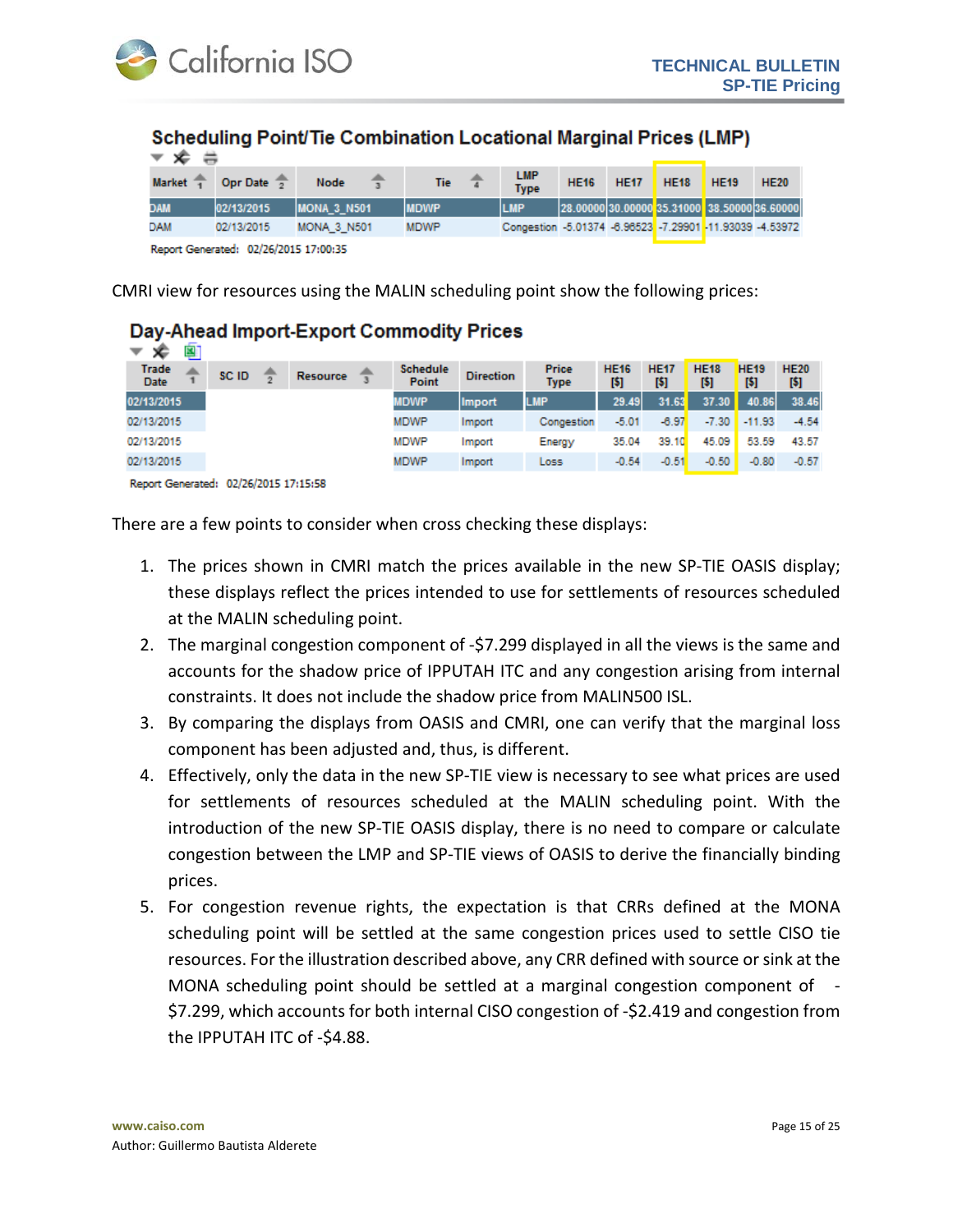

#### <span id="page-15-0"></span>**Real-Time Market**

Since the Energy Imbalance Market is a real-time market, the pricing logic applicable to both MONA and CRAG locations is slightly different than the logic described for the day-ahead market. Consider the same nomenclature used in the previous subsection to describe the real-time logic.

• The MCC shown in the OASIS locational marginal price view is

$$
MCC = MCC_{flow} + MCC_{ITC} + \frac{\mu + \varphi}{LPF}
$$

• The LMP shown in the OASIS locational marginal price view is

$$
LMP = SMEC + MLC + MCC_{flow} + MCC_{ITC} + \frac{\mu + \varphi}{LPF} + GHG
$$

The term LPF stands for loss penalty factor and is locational. This is an adjustment for marginal loss at the respective location for injection contributions to the EIM Transfer, which is subject to the EIM Transfer Limit and the MALIN500 ISL. The logic for this adjustment is derived in Appendix A.

• The MCC price shown in the new OASIS SP-TIE view for CA import/export resources is: $5$ 

$$
MCC = MCC_{flow} + MCC_{ITC}
$$

• The LMP shown in the OASIS SP-TIE view is for CAISO import/export resources is

$$
LMP = SMEC + MLC + (MCC_{flow} + MCC_{ITC})
$$

• The MCC displayed in the CMRI Import-Export commodity prices view is:

$$
MCC = MCC_{flow} + MCC_{ITC}
$$

• The LMP displayed in the CMRI Import-Export commodity prices view for CA import/export resources is:

$$
LMP = SMEC + \widetilde{MLC} + MCC_{flow} + MCC_{ITC}
$$

• Import/Exports resources for transactions for CA BAA and using MONA/CRAG SP will be settled at the following LMP

 $\overline{\phantom{a}}$ 

<span id="page-15-1"></span>**www.caiso.com** Page 16 of 25  $<sup>5</sup>$  Records in this SP\_TIE display for prices applicable to CISO or PAC resources can be differentiated by the intertie.</sup> For CISO resources at Mona location the intertie is MDWP, whereas the MPAC intertie is used for PAC resources.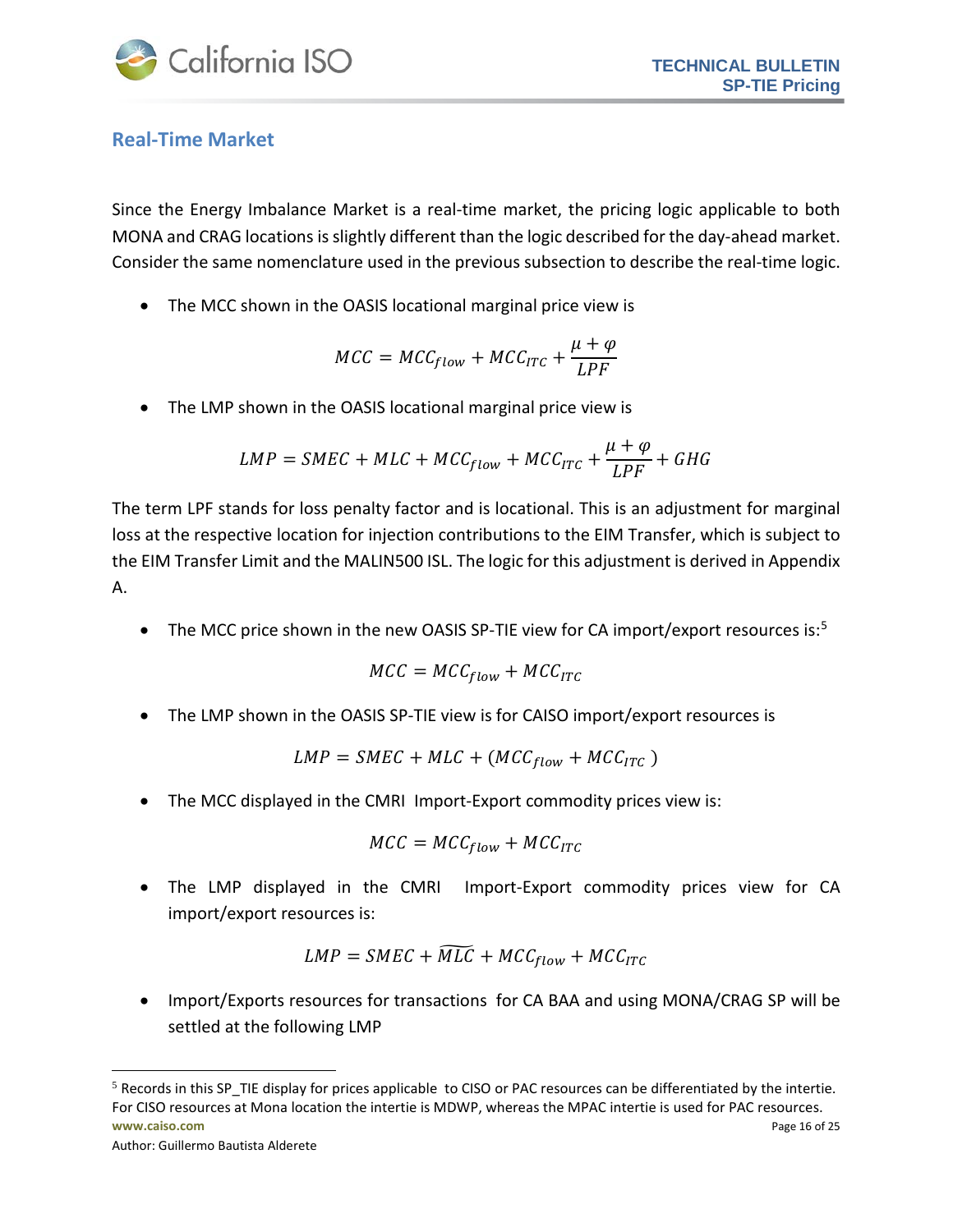

## $\mathit{LMP} = \mathit{SMEC} + \mathit{MLC} + \mathit{MCC}_{flow} + \mathit{MCC}_{ITC}$

Similar to the day-ahead market, the MONA scheduling point is subject to the marginal losses adjustment and, therefore, the marginal loss component will be different (denoted with  $MLC$ ) in CMRI and in the import/export settlements. The CRAG scheduling point is not subject to this adjustment and therefore the MLC should remain the same.

As can be derived from the previous descriptions, the settlement of resources and CRRs at the MALIN, CRAG and MONA scheduling points usesthe same logic used prior to the implementation of the FMM and the EIM. The difference afterwards is the data structure change and the additional elements included for consideration of EIM. Still, for CISO resources using these scheduling points, the congestion (and consequently the LMP) to settle on should be based only on congestion related to CISO constraints.

The prices at these scheduling points in the day-ahead market should reflect only the congestion associated with the scheduling point from either internal congestion or any associated intertie that has these scheduling points in their definition. The expectation is that both the CRAG and MONA scheduling points do not have any consideration of the MALIN500 congestion and that accordingly the locational marginal price and SP-TIE views on OASIS do not include MALIN500 congestion. For the settlement of CAISO imports and exports and CRRs, the actual price only accounts for the congestion arising from CAISO balancing authority area.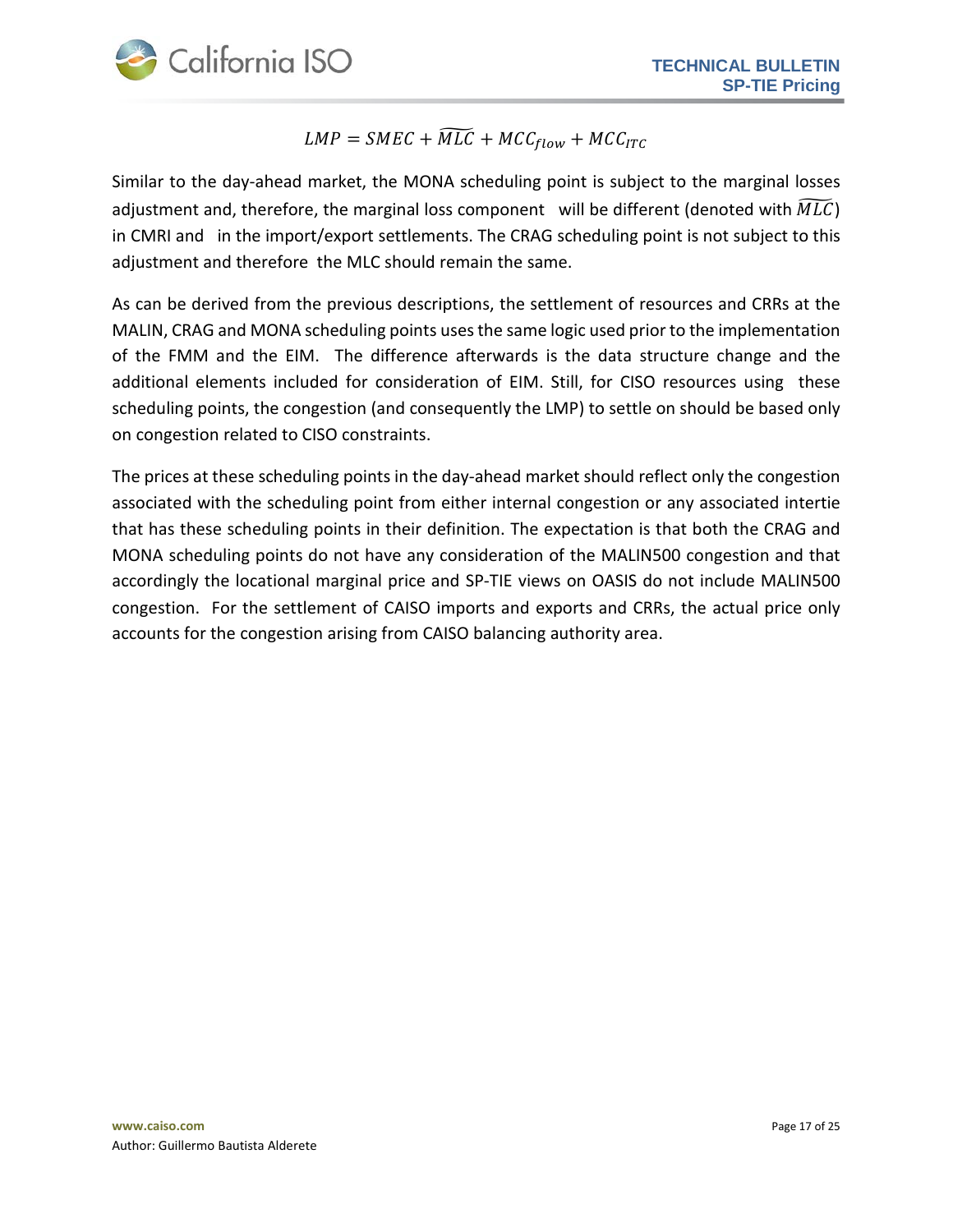

#### <span id="page-17-0"></span>**Treatment and Pricing of Other Scheduling Points**

As indicated in previous sections, the changes implemented with the FNM and the EIM required a specific treatment and pricing logic for the MALIN, MONA and CRAG scheduling points. The rest of scheduling points for CISO remained unchanged. These other scheduling points are also displayed in the new OASIS view of SP-TIE combination, but the prices available in that display should match the prices available in the old LMP OASIS display. For illustration purposes, consider the case of SYLMARDC (NOB) scheduling point. The following snapshots show that the prices among displays are consistent and with no changes with respect to the pricing logic prior to the implementation of the expanded full net-work model.

The only, but explainable and expected, mismatch is the MLC in CMRI that accounts for the adjustment described previously.

#### **Intertie Constraint Shadow Prices**

| <b>▼ ≉ ≑</b>          |                                       |                     |                                     |                                 |  |  |                                          |
|-----------------------|---------------------------------------|---------------------|-------------------------------------|---------------------------------|--|--|------------------------------------------|
| Market $\overline{1}$ | Opr Date $\frac{2}{2}$                | $\frac{0}{\pi}$ opr | <b>Transmission</b><br>Interface ID | Direction 5 HE16 HE17 HE18 HE19 |  |  | <b>HE20</b>                              |
| <b>DAM</b>            | 02/08/2015                            |                     | INOB ITC                            | <b>Ilmport</b>                  |  |  | $-.2.34013-.8.89768-.18.59986-.10.08555$ |
|                       | Report Generated: 02/27/2015 05:22:15 |                     |                                     |                                 |  |  |                                          |

#### **Locational Marginal Prices (LMP)**

| $\infty$                              |            |                     |  |                                                         |             |             |                                                    |             |                                              |  |  |
|---------------------------------------|------------|---------------------|--|---------------------------------------------------------|-------------|-------------|----------------------------------------------------|-------------|----------------------------------------------|--|--|
| <b>Market</b>                         | Opr Date 5 | Node                |  | <b>LMP Type</b>                                         | <b>HE16</b> | <b>HE17</b> | <b>HE18</b>                                        | <b>HE19</b> | <b>HE20</b>                                  |  |  |
| <b>DAM</b>                            | 02/08/2015 | SYLMARDC 2 N501 LMP |  |                                                         |             |             |                                                    |             | 22.01394 25.18000 27.63000 27.63000 27.63000 |  |  |
| <b>DAM</b>                            | 02/08/2015 | SYLMARDC 2 N501     |  | Congestion 0.00000 -2.34013 -8.89768 18.59986 -10.08555 |             |             |                                                    |             |                                              |  |  |
| <b>DAM</b>                            | 02/08/2015 | SYLMARDC 2 N501     |  | Energy                                                  |             |             |                                                    |             | 23.23126 29.25184 38.95871 49.45428 40.29009 |  |  |
| <b>DAM</b>                            | 02/08/2015 | SYLMARDC 2 N501     |  | Loss                                                    |             |             | $-1.21732 - 1.73171 - 2.43102 - 3.22442 - 2.57454$ |             |                                              |  |  |
| Report Generated: 02/27/2015 05:26:13 |            |                     |  |                                                         |             |             |                                                    |             |                                              |  |  |

#### **Scheduling Point/Tie Combination Locational Marginal Prices (LMP)**

| $\mathbf{v}$ $\mathbf{x}$ $\mathbf{v}$ |                        |                            |  |  |            |  |                                                           |             |             |             |             |                                              |
|----------------------------------------|------------------------|----------------------------|--|--|------------|--|-----------------------------------------------------------|-------------|-------------|-------------|-------------|----------------------------------------------|
| <b>Market</b>                          | Opr Date $\frac{1}{2}$ | Node                       |  |  | <b>Tie</b> |  | <b>LMP</b><br><b>Type</b>                                 | <b>HE16</b> | <b>HE17</b> | <b>HE18</b> | <b>HE19</b> | <b>HE20</b>                                  |
| <b>DAM</b>                             | 02/08/2015             | <b>SYLMARDC 2 N501 NOB</b> |  |  |            |  | <b>LMP</b>                                                |             |             |             |             | 22.01394 25.18000 27.63000 27.63000 27.63000 |
| <b>DAM</b>                             | 02/08/2015             | SYLMARDC 2 N501 NOB        |  |  |            |  | Congestion  0.00000 -2.34013 -8.89768 -18.59986 -10.08555 |             |             |             |             |                                              |
| Report Generated: 02/27/2015 05:29:31  |                        |                            |  |  |            |  |                                                           |             |             |             |             |                                              |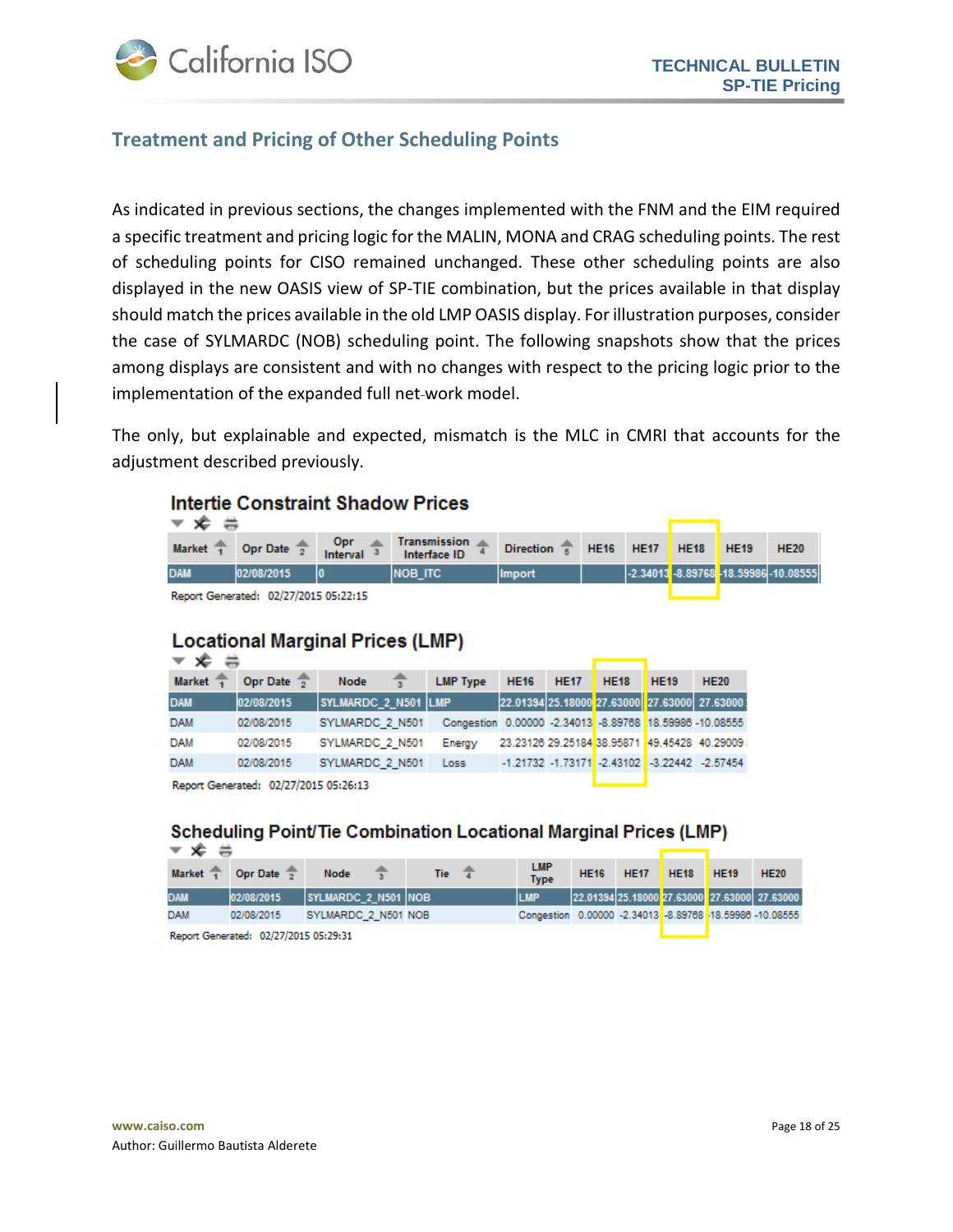

| ---<br>ХF<br>▼       |       |                              |                          |                  |                             |                    |                     |                     |                    |                    |
|----------------------|-------|------------------------------|--------------------------|------------------|-----------------------------|--------------------|---------------------|---------------------|--------------------|--------------------|
| Trade<br><b>Date</b> | SC ID | <b>Resource</b>              | <b>Schedule</b><br>Point | <b>Direction</b> | <b>Price</b><br><b>Type</b> | <b>HE16</b><br>[5] | <b>HE17</b><br>[\$] | <b>HE18</b><br>[\$] | <b>HE19</b><br>[5] | <b>HE20</b><br>[5] |
| 02/08/2015           |       |                              | <b>NOB</b>               | <b>Import</b>    | <b>IILMP</b>                | 22.55              | 26.09               | 28.96               | 29.44              | 29.12              |
| 02/08/2015           |       |                              | <b>NOB</b>               | Import           | Congestion                  | 0.00               | $-2.34$             | $-8.90$             | $-18.60$           | $-10.09$           |
| 02/08/2015           |       |                              | <b>NOB</b>               | Import           | Energy                      | 23.23              | 29.25               | 38.96               | 49.45              | 40.29              |
| 02/08/2015           |       |                              | <b>NOB</b>               | Import           | Loss                        | $-0.68$            | $-0.82$             | $-1.10$             | $-1.41$            | $-1.08$            |
|                      |       | and the decision of the con- |                          |                  |                             |                    |                     |                     |                    |                    |

#### Day-Ahead Import-Export Commodity Prices

Report Generated: 02/27/2015 05:35:32

## <span id="page-18-0"></span>**Issues Impacting Prices at MALIN, MONA and CRAG Scheduling Points and other pricing points**

The ISO has been validating the quality and correctness of the data related to the SP-TIE combination. There are in general two sets of issues; the first one is related to production of incorrect data due to software defects, and the second reason is due to faulty post-process updates that modified the original prices. Some of these issues may be visible through the OASIS and CMRI displays and may create inconsistencies between these displays. Some of these issues may also be impacting the settlements of intertie resources and CRRs. The ISO is currently doing an impact assessment of these issues. Depending on the time the OASIS views were checked, participants may observe instances where the SP-TIE display has inconsistencies and does not adhere to the pricing logic just described in the previous sections of this document. The ISO has completedis evaluating the impact assesment and based on that evaluation is revising this technical bulletin, will communicate its intended next steps in a subsequent market issues bulletin when the analysis is complete.

To the extent the CAISO has identified incorrect prices or processing and publication issues within the time horizon permitted under Section 35.3 of the CAISO tariff, the ISO has corrected prices and remedied pricing issues within the appropriate time frames and has communicated such changes on the CAISO OASIS website in the section of price corrections.

The actual SP-tie combination prices started to be corrected on January 27, 2015. On February 3<sup>th</sup>, the ISO deployed a software fix for the incorrect calculation of the SP-TIE combination. Another price correction took place for February 4 and 5 where the final LMP did not reflect the proper prices for all scheduling points in the SP-TIE view. The software fix was deployed effectively for trade date February 6, 2015.

As of February 19, 2015 the ISO completed the back filling of the new SP-Tie OASIS display for prices applicable to the period of October 15, 2014 through January 8, 2015 with prices reflecting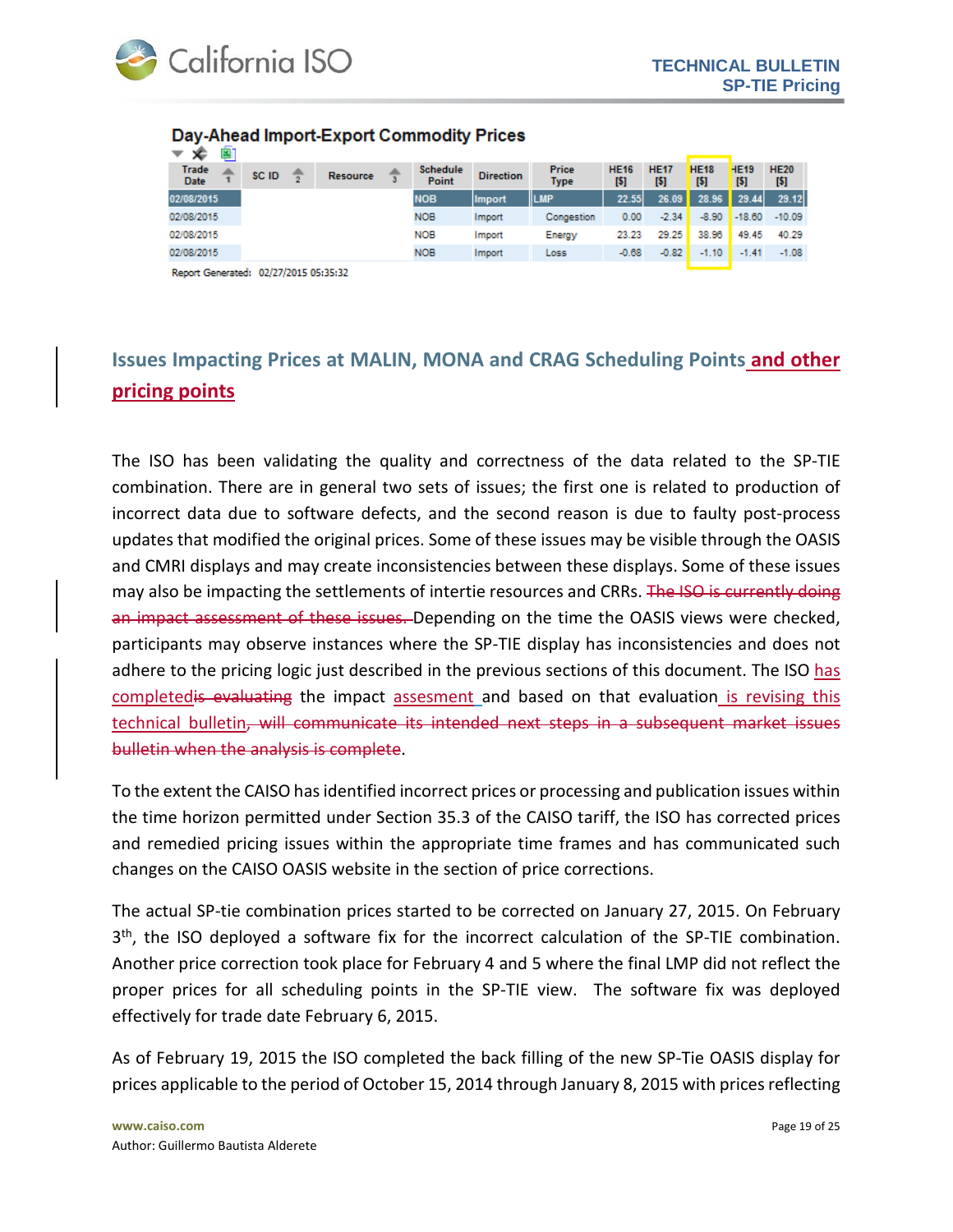

currently prices used in settlements. However, due to the aforementioned post-process data issues, the CAISO is now investigating whether the prices posted on OASIS and CMRI were impact by any software defects or flawed procedures.

Finally, there are two specific locations (AVLYSLR 7 N005 and SMD1-ASR-APND) in the SP-TIE view on OASIS where there are missing entries; these two locations are special locations because they are not strict scheduling points but they should be associated with specific ITC constraints. Currently, the OASIS SP-TIE view is not populated automatically but rather with a post process. Only entries with non-zero marginal congestion component are being populated. The ISO has an enhancement in queue to populate the entries of these two locations in full during the original posting.

### **Estimated impact assessment**

With the analysis and impact assessment completed, the CAISO has determined that generally, there were two groups of issues. In the first group of issues, SP-tie prices were generally impacted by errors that dealt with data processing and applications. For SP-tie prices, the errors impacted the Crag, Mona and Malin locations as well as the SP-tie prices in the EIM area. This affected mostly prices in the real-time market but there were also instances where prices in the day-ahead market were impacted.

About 97 percent of the SP/TIE price errors were related to errors in how the CAISO accounted for EIM transfers and the EIM GHG shadow price in calculating SP/TIE prices. In this category of error, these two shadow prices were not being included in the calculation of the overall SP/TIE LMPs.

The second-most prevalent SP/TIE price error involves a flaw in the price correction tool, where in some instances the CAISO exercised its price correction authority within the allowable timeframe but replaced an incorrect price with another incorrect price. The third category of SP/TIE pricing error occurred with the price fill process. When a market run fails, the CAISO fills in the prices from the last valid market run. For some market intervals, that process failed and filled in the wrong data for SP/TIEs. The fourth category of error involves the Mona and Crag scheduling points. In 988 market intervals, the CAISO software inadvertently calculated the price at these locations as if they were EIM locations and as such were assigned EIM transfer shadow prices. In 849 cases, the SP/TIE price for the day-ahead market was incorrect. The final category of SP/TIE price error involves the price for the Malin scheduling point. For 128 price records, the CAISO failed to include the MALIN\_ISL shadow price in calculating the overall congestion in the LMP at the MALIN 5 N101/MALIN500 SP/TIE.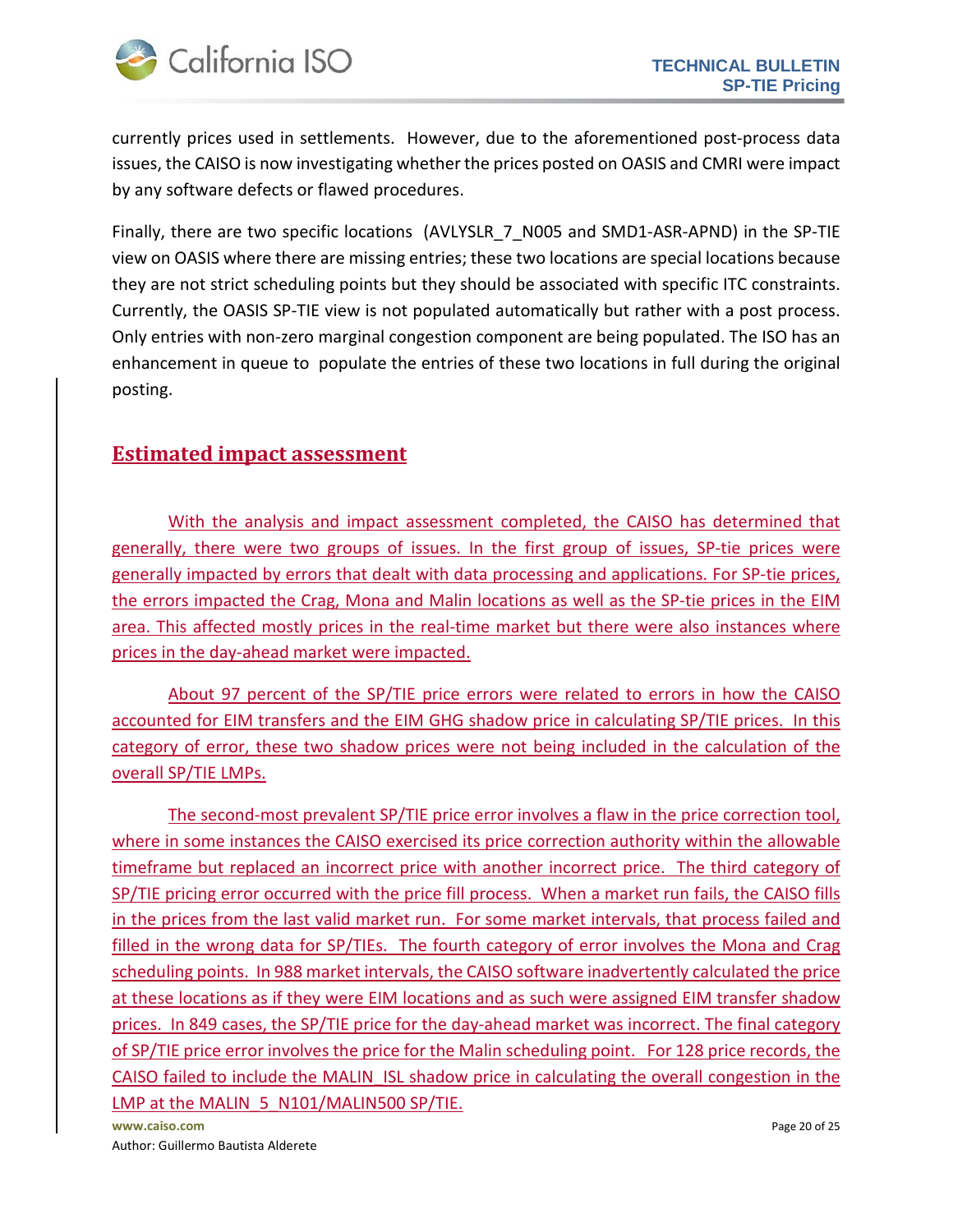

The second general group of issues resides in discrepancies between OASIS and settlements prices. Both the OASIS and the settlements system draw their data from a common source to facilitate this process and any discrepancy between the two systems for the same price record indicates some form of error in the CAISO process. In the case of such a discrepancy, the CAISO tariff requires the CAISO to settle on the price posted on OASIS. The primacy of OASIS prices can be problematic because there are cases where the CAISO knows that the price posted on OASIS is incorrect but it already has processed market settlements based on the correct prices.

The CAISO worked diligently to finalize its impact assessment as soon as possible and targeted the resolution of all known issues by the eighteen-month recalculation settlement statement to minimize the length of time for resettlement based on corrected prices. The following table summarizes the estimated impact assessment by market and broken down by participant. Although the names of specific participants are masked for confidentiality purposes, the break down provides a general sense of the extent of impact by participant.

The column of "CRR" stands for any impact on congestion revenue right settlements and this is estimated by the adjusted marginal congestion component of affected pricing locations in the day-ahead market. The column of "SP-TIE DAM" refers to estimated impact of day-ahead transactions affected by the SP-Tie pricing issues; the column of "SP-TIE RTM" refers to the impact estimated for scheduling coordinators participating in the CAISO real-time market; this does not include any EIM participants. The column of "SP-TIE EIM" estimates the impact assessment only for entities in the EIM market. This impact assessment is calculated generally as *(Corrected prices less original prices) times MW award/schedule*; thus, if the price corrections were implemented to remedy the issues described in this bulletin, a positive value means a participant would receive an additional payment.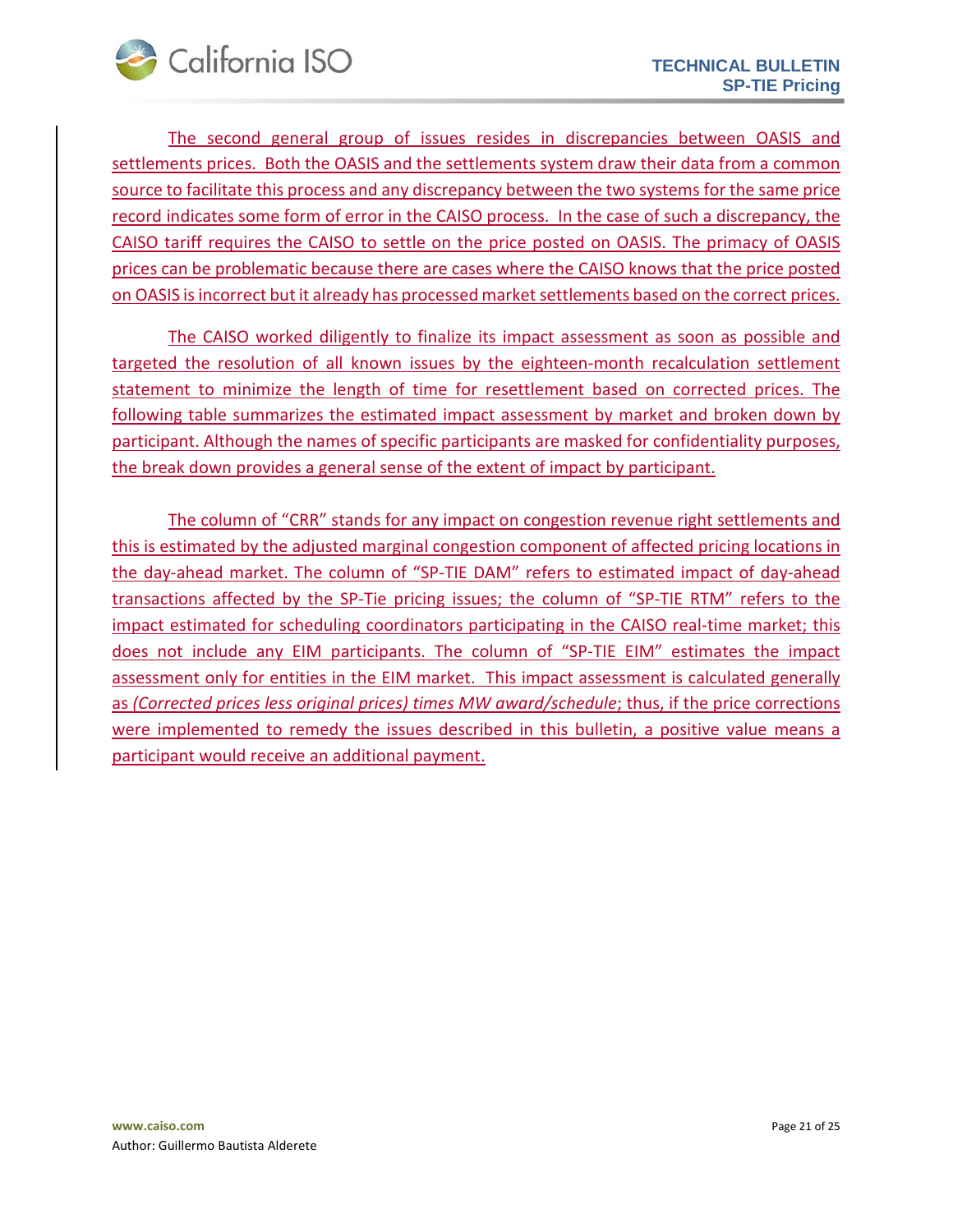

| <b>Market Participant</b>                                                  | <b>CRR</b>    | <b>SP-TIE DAM</b> | <b>SP-TIE EIM</b> | <b>SP-TIE RTM</b> | <b>Grand Total</b> |
|----------------------------------------------------------------------------|---------------|-------------------|-------------------|-------------------|--------------------|
| SC <sub>1</sub>                                                            | \$332,700     | \$67,906          | \$49,423          | (55, 229)         | \$444,800          |
| SC <sub>2</sub>                                                            | \$137,063     | \$54,727          | \$10,463          | \$10,075          | \$212,327          |
| SC <sub>3</sub>                                                            | \$66,354      | \$6,497           | \$2,065           | ( \$3,401)        | \$71,514           |
| SC <sub>4</sub>                                                            | \$14,248      | \$19,408          | \$13,795          | \$15,794          | \$63,244           |
| SC <sub>5</sub>                                                            | \$48,858      | \$0               | \$0               | \$0               | \$48,858           |
| SC <sub>6</sub>                                                            | \$0           | \$36,861          | \$0               | (5431)            | \$36,430           |
| SC7                                                                        | \$26,604      | \$8,332           | \$0               | \$978             | \$35,915           |
| SC <sub>8</sub>                                                            | \$29,718      | \$4,161           | \$0               | (\$1,250)         | \$32,629           |
| SC <sub>9</sub>                                                            | \$11,667      | \$6,191           | \$0               | \$2,988           | \$20,846           |
| <b>SC10</b>                                                                | \$0           | \$9,122           | \$9,980           | \$189             | \$19,292           |
| <b>SC11</b>                                                                | \$16,634      | \$0               | \$0               | \$0               | \$16,634           |
| <b>SC12</b>                                                                | \$13,540      | (50)              | \$0               | \$0               | \$13,540           |
| <b>SC13</b>                                                                | \$10,966      | \$0               | \$0               | \$0               | \$10,966           |
| <b>SC14</b>                                                                | \$0           | \$0               | \$4,848           | \$5,427           | \$10,275           |
| SC15-SC53 have estimated settlement impact between +\$10,000 and -\$10,000 |               |                   |                   |                   |                    |
| <b>SC53</b>                                                                | \$0           | \$0               | (\$12,843)        | \$0               | (\$12,843)         |
| <b>SC54</b>                                                                | (\$13,670)    | \$1,529           | \$0               | ( \$3,120)        | (\$15,261)         |
| <b>SC55</b>                                                                | \$0           | \$0               | ( \$15,515)       | (52, 934)         | (\$18,449)         |
| <b>SC56</b>                                                                | \$0           | \$8,501           | (\$27,859)        | (5151)            | ( \$19,508)        |
| <b>SC57</b>                                                                | \$0           | \$1,041           | ( \$23,071)       | (553)             | ( \$22,083)        |
| <b>SC58</b>                                                                | ( \$26,551)   | \$0               | \$0               | \$0               | ( \$26,551)        |
| <b>SC59</b>                                                                | ( \$32, 646)  | \$0               | \$0               | \$0               | ( \$32, 646)       |
| <b>SC60</b>                                                                | (551, 522)    | \$0               | \$0               | \$0               | (551, 522)         |
| <b>SC61</b>                                                                | ( \$103, 390) | \$2,973           | \$0               | \$0               | (\$100,416)        |
| <b>SC62</b>                                                                | \$0           | \$0               | ( \$110, 245)     | (\$1,717)         | (5111, 28)         |
| <b>Grand Total</b>                                                         | \$477,880     | \$268,912         | (597, 112)        | \$17,608          | \$667,288          |

This table only reflects estimated market impacts from the SP-Tie pricing issues and does not cover any impacts from discrepancies between OASIS and settlements. This is because the CAISO does not believe that there are any settlement impacts resulting solely from any such discrepancies. Where the discrepancy is driven by an error on the price posted on OASIS, a correction to OASIS would not impact market settlements. Where the discrepancy is driven by an error with the price in the settlements system, the market impact would be from that error and not the discrepancy itself.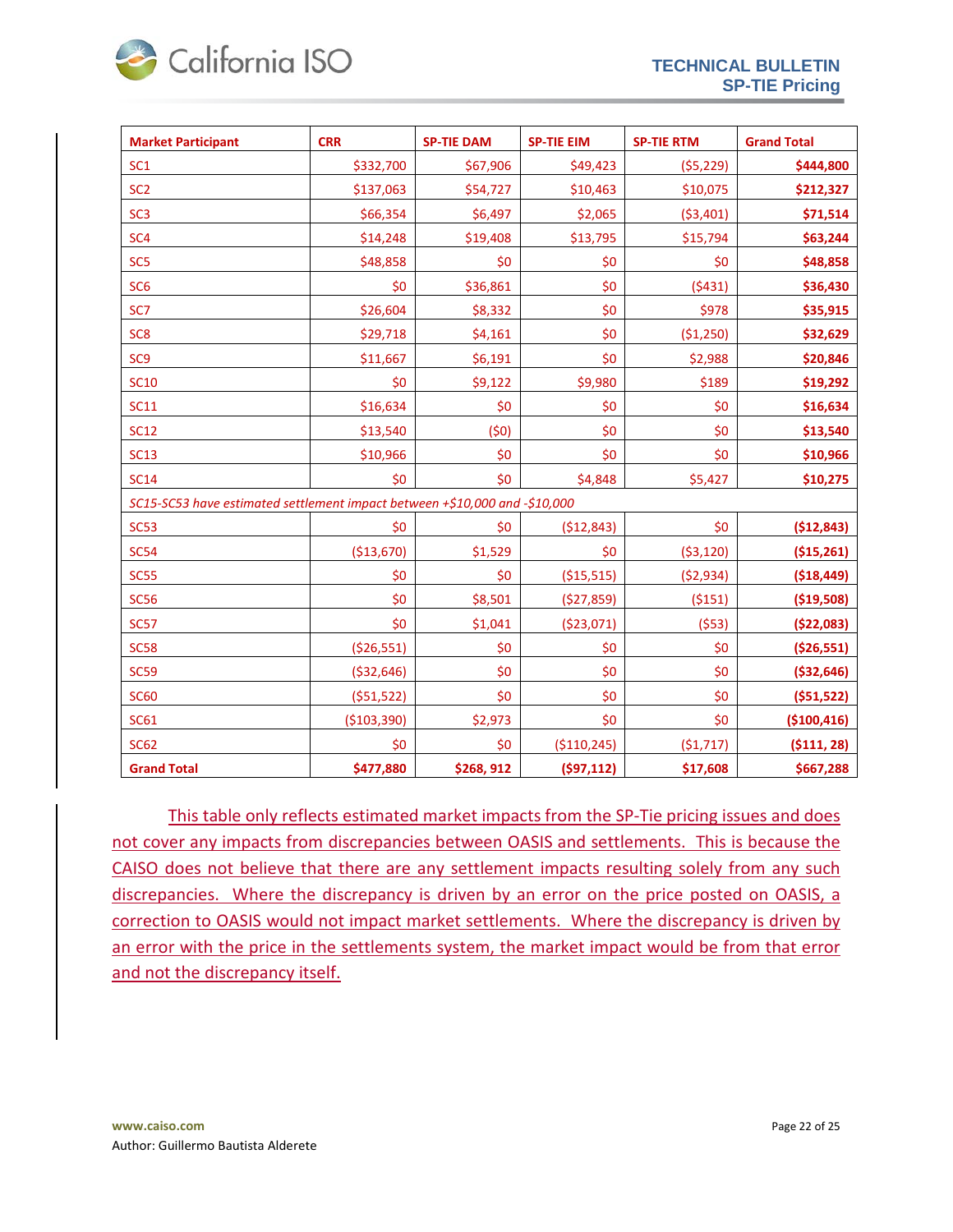

#### <span id="page-22-0"></span>**Next Steps**

The ISO will hold held a conference call on Wednesday March 9, 2015 to discuss the content of the first version of thisis technical bulletin and indicated at that time that a revised technical bulletin would be posted once the impact assessment was complete. Details of the call are provided in the market notice and are also available in the CAISO website calendar.More recently, at the January 27, 2016, Market Planning and Performance Forum, the CAISO presented additional details about the likely scope of a tariff waiver filing.<sup>[6](#page-22-1)</sup>

In this revised version of the technical bulletin, an impact assessment has been added. The CAISO will discuss the impact assessment introduced in this revised bulletin and the next step in the upcoming Market Update call on March 3, 2016. Details of this call are available in the calendar posted on the CAISO website.

The ISO is currently identifying and estimating the impact of the various issues that affected the proper publishing and settlements of the MALIN, MONA and CRAG scheduling points since October 15, 2014, as well as other pricing issues. The ISO will publish a revised technical bulletin with the impact assessment and will discuss with market participants the next steps in a subsequent call.

As a next step, the CAISO intends to file a tariff waiver with FERC of the time limitation contained in section 35.2 of the CAISO tariff. This will allow to apply and implement the price corrections for the period of October 15 through April 2016.

 $\overline{\phantom{a}}$ 

<span id="page-22-1"></span><sup>6</sup> The presentation from that Forum is available at [http://www.caiso.com/Documents/Agenda](http://www.caiso.com/Documents/Agenda-Presentation-MarketPerformance-PlanningForum-Jan27_2016.pdf)-Presentation-[MarketPerformance](http://www.caiso.com/Documents/Agenda-Presentation-MarketPerformance-PlanningForum-Jan27_2016.pdf)-PlanningForum-Jan27\_2016.pdf.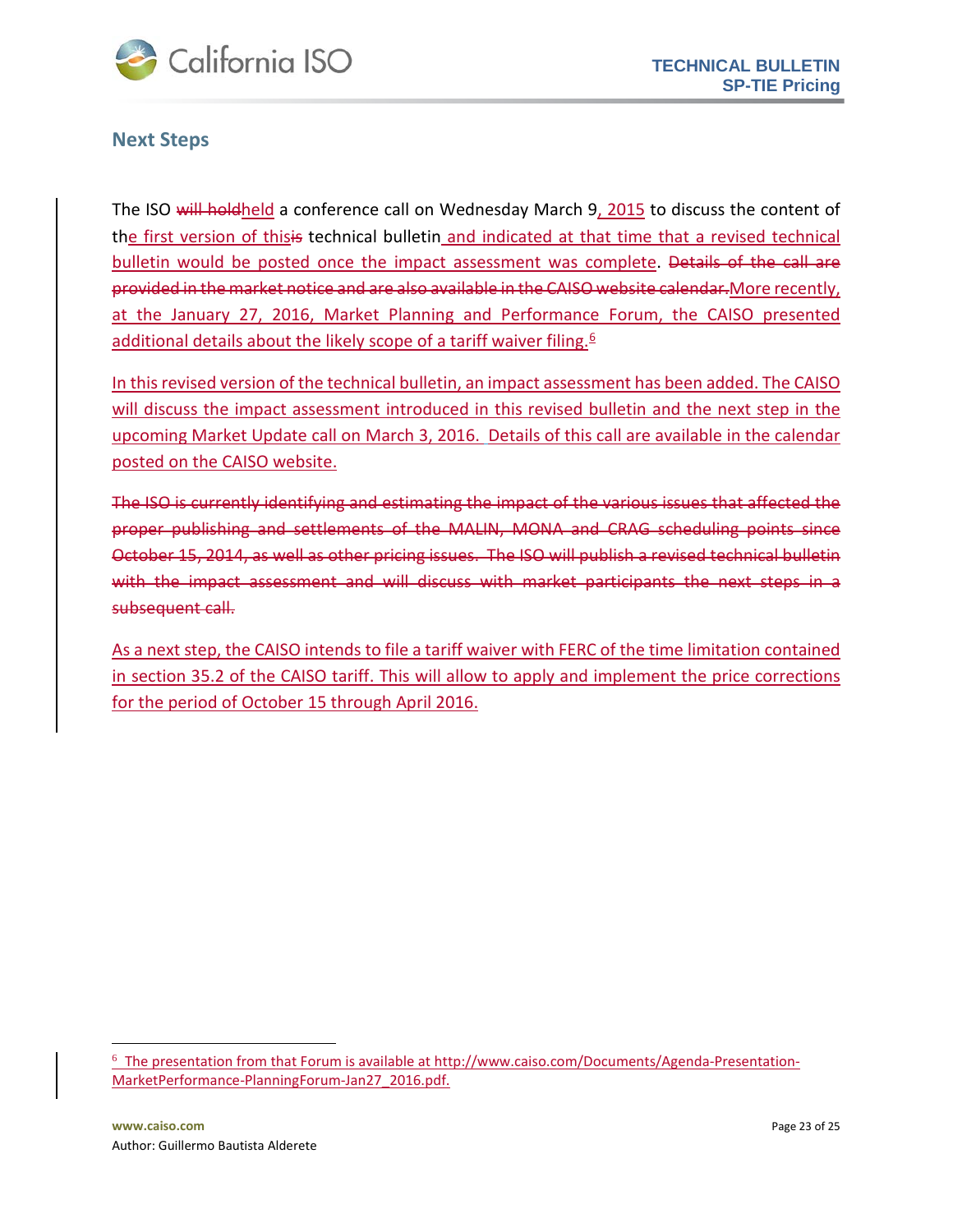

### <span id="page-23-0"></span>**Appendix A**

This appendix provides a derivation of the adjustment done to shadow prices of EIM transfers and MALIN500 ISL constraints for calculation of the marginal congestion component in PAC areas.

The linearization of AC power flows is ubiquitous in the technical literature of power systems. The component of associated with the linearized power balance equation in its simplest form can be represented as

$$
\sum_{i} \frac{\Delta p_i}{LPF_i}
$$

Where  $\Delta p_i$  is the power injection change at node i, and  $LPF_i$  is the loss penalty factor at location i.

With the introduction of the energy imbalance market, the EIM transfer for a given area can be simply defined as the imbalance of the power balance of such an area limited by the transfer limit; focusing only on the term associated with the power injections, the EIM transfer can be represented as follows:

$$
\sum_{i} \frac{\Delta p_i}{LPF_i} \leq EIM^{max}
$$

With shadow price associated with the EIM transfer constraint defined with the symbol  $\varphi$ , the term of this constraint defined in Lagrangian function of the primal optimization problem would be as follows

$$
\mathcal{L} = \dots + \varphi \left\{ \sum_{i} \frac{\Delta p_i}{LPF_i} - EIM^{max} \right\} \dots +
$$

The first-order optimality condition with respect to the nodal power injection leads to the following term:

$$
\frac{\partial \mathcal{L}}{\partial \Delta p_i} = \frac{\varphi}{LPF_i}
$$

This expression is no more than a revised version of a standard marginal congestion component constructed from binding transmission constraints, which equates to shift factor times shadow price. All locations within the EIM area will see the shadow price of the EIM transfer allocated 100 percent to each location but adjusted for the losses effect. This is the reason to adjust by the loss penalty factors the shadow prices as introduced in the previous section. For EIM prices, this